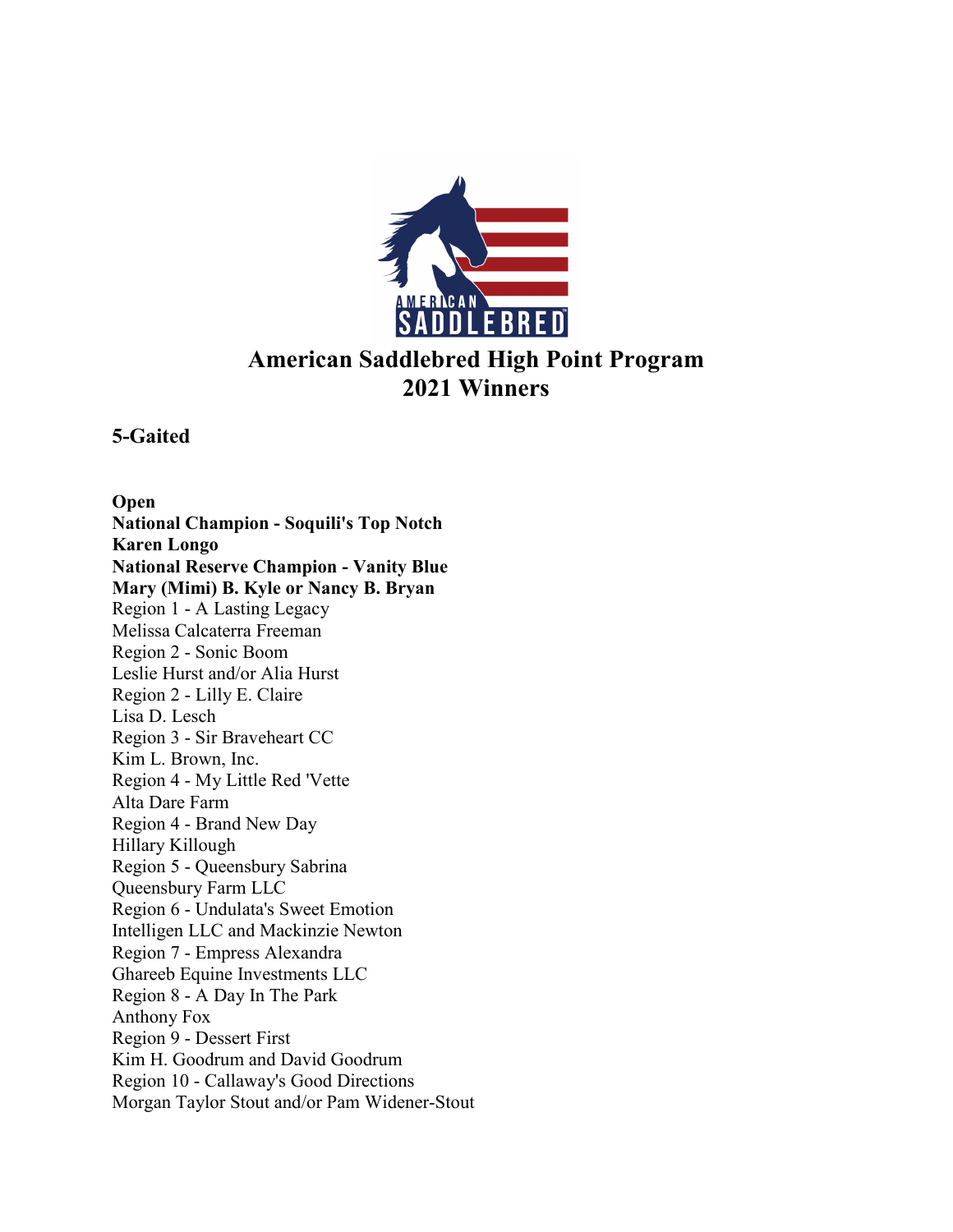Region 11 - Soquili's Top Notch Karen Longo Region 12 - Temper Rarely Nuts Jen DeKarski and/or Hannah DeKarski

#### **Amateur**

**National Champion - CHWhat Was I Thinking Kate Baumann National Reserve Champion - The Dream Police Pair of Jacks Stables LLC**  Region 1 - Ray Donovan Cathaleen Canfield Region 3 - Gentleman's Choice Michael D. Elnicky and/or Jennifer Elnicky Region 5 - CHWhat Was I Thinking Kate Baumann Region 6 - Little Rocketman Jennifer G. O'Hara Living Trust dated 03/25/2013 Region 7 - Crossfire's Nutcracker In Gray B&T Vonderschmitt LLC Region 8 - Coin Flip Karen Fricke Nalle Region 9 - CC Common Cape Town Carolyn Baker Region 12 - Air Above The Clouds Candace Chieppo

**Junior Exhibitor National Champion - Slash Hundred Proof Miron Sport Horses LLC National Champion - Decadence Rachel Ott National Reserve Champion - Riverdreams' Spitfire Dove Ventures LLC**  Region 1 - I'm Your Angel Lazara Coll and/or Sophia Coll Region 2 - Circus Circus Lisa D. Lesch Region 2 - (CN) He's My All Or Nuttin Linda Martineau Region 3 - Walterway's Mini Me Balmoral Farms LLC Region 5 - Decadence Rachel Ott Region 6 - Fiendishly Clever Ron Ellis and/or Cheryl Ellis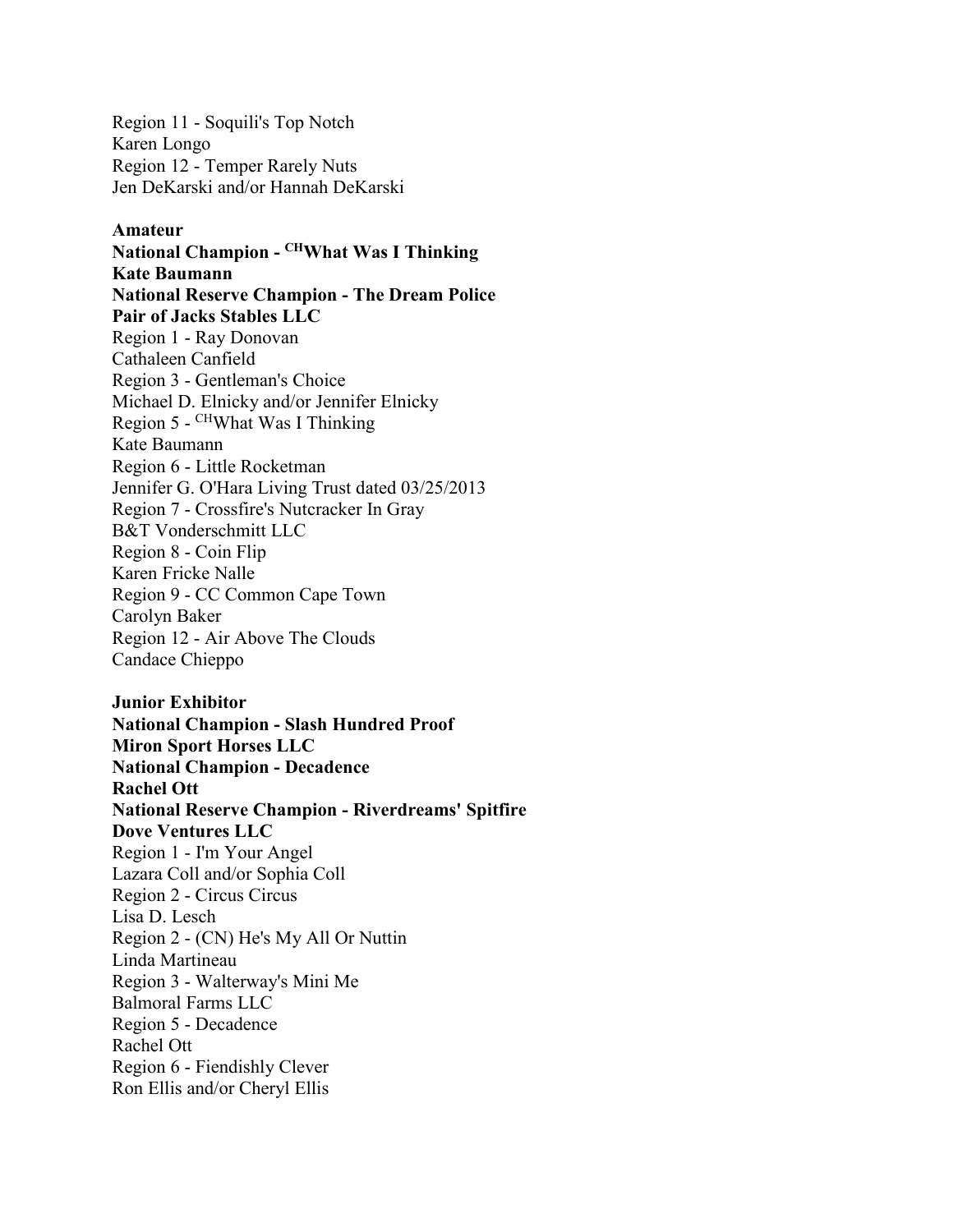Region 7 - Slash Hundred Proof Miron Sport Horses LLC Region 8 - The Rising Mackenzie Reynolds Region 9 - Sir Chance-A-Lot Bob Miller Region 12 - The Davinci Treasure Abbey Greene and/or Karen Greene

#### **5-Gaited Ponies**

**National Champion - Macho Camacho Nissa Sultan National Reserve Champion - Nothin' But Charm Margaret McNeese M.D.**  Region 7 - True To You Elizabeth Meister Region 8 - The Way I Am Abigail Asiatico Region 9 - Leatherwood's Eveready Stephanie Sanders

## **3-Gaited**

**Open National Champion - Beauty Marc Sandy Gallagher National Reserve Champion - Crack Open The Cuervo Snowpine Stables**  Region 1 - Holy Moly Ravioli Suzanne Lyons or Robert Olson Region 3 - Undulata's Quiz Show Leann DeLange and/or Michael Krick Region 4 - She's My Everything Susan Rutz and Don Rutz Region 5 - Crack Open The Cuervo Snowpine Stables Region 6 - Sunrise's Good And Plenty Stacey Himmelstein White Region 7 - Beauty Marc Sandy Gallagher Region 8 - I'm Lookin' Royal Ashley Brand and John Brand PH.D. Region 9 - CHSoquili's Curious George Graceless Farm LLC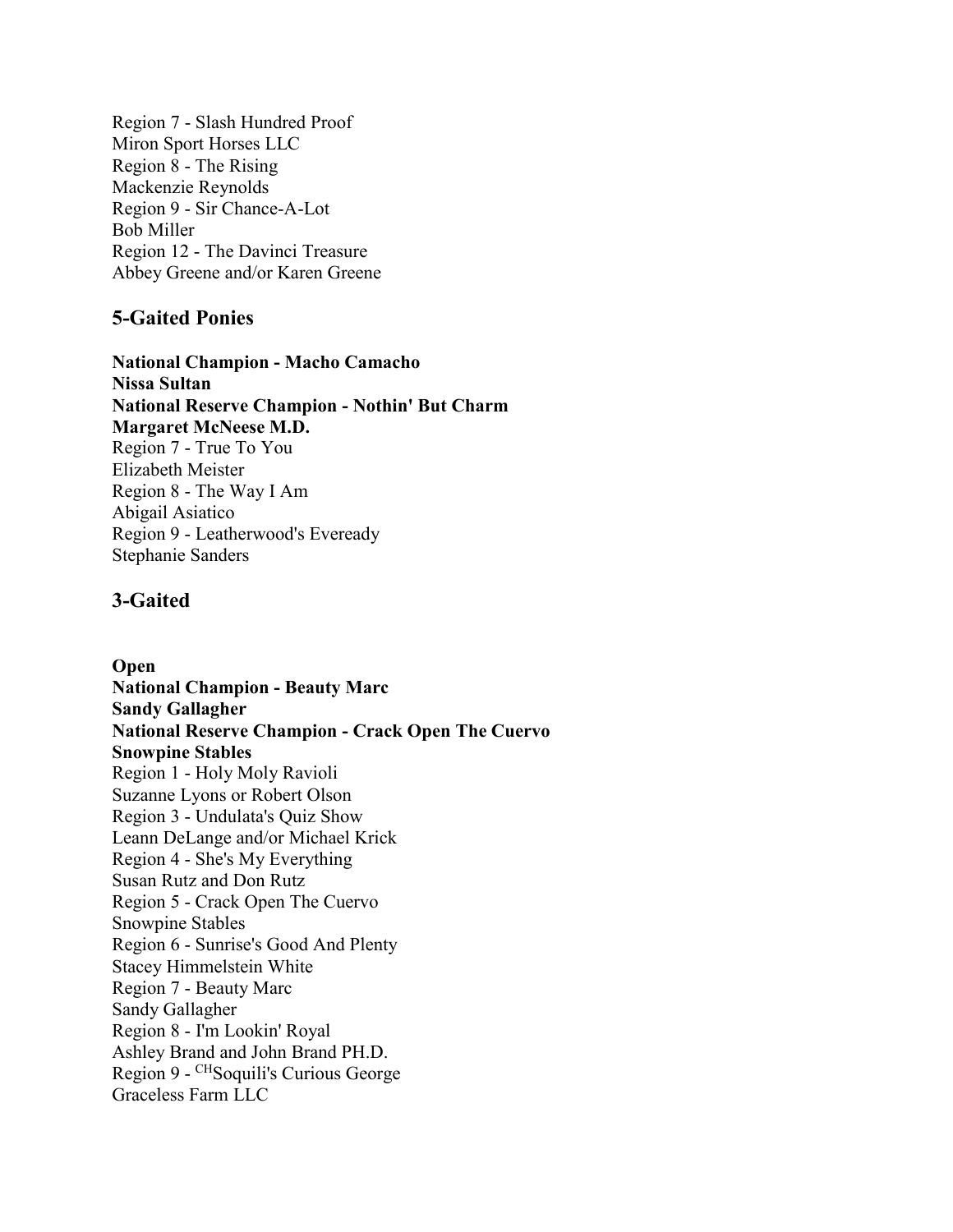Region 12 - Co Co First Nancy Noviello and Cynthia Thell

**Amateur National Champion - Callaway's In The Right Place Cornelia Gordon Hempe National Reserve Champion - Hi-Fling B&T Vonderschmitt LLC**  Region 1 - CHPlatinum Moon Jamie Fox Region 3 - Nuttin But Nice Carol Carlson Trust Region 4 - That Man Of Mine Mary Jean Hooper Region 5 - Callaway's In The Right Place Cornelia Gordon Hempe Region 6 - Ana Katerina Nancy Spiker Region 7 - Hi-Fling B&T Vonderschmitt LLC Region 8 - Callaway's Reality Show Mary (Mimi) B. Kyle or Nancy B. Bryan Region 9 - Drosselmeyer Graceless Farm LLC Region 10 - Tornaado's Wild At Heart Ashley Hunt Region 12 - MBA's Silver Sapphire Brooke Simpson

**Junior Exhibitor National Champion - The Mouse King Lisa DiAngelo National Reserve Champion - Reedann's What A Looker Caroline Josephson**  Region 3 - Lighter Than Heir Carol L. Carlson and/or Mike C. Carlson Region 5 - Tipsy Parson Rachel Ott Region 6 - Lovey Dovey Paul Vincent Klee Jr. Region 7 - The Mouse King Lisa DiAngelo Region 8 - Forever Marilyn MHF De Los Santos LLC Region 9 - Reedann's What A Looker Caroline Josephson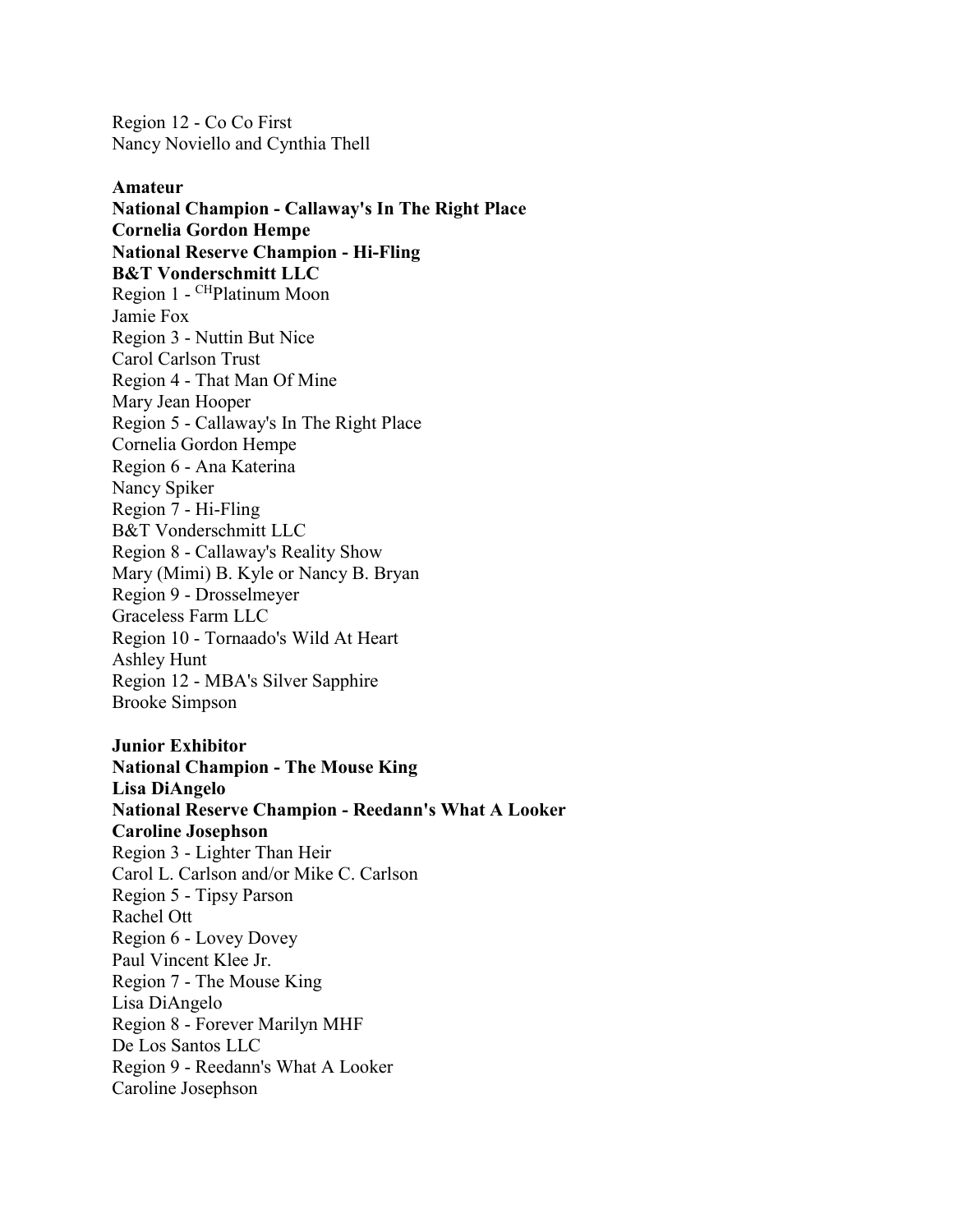#### **3-Gaited Ponies**

**National Champion - One In A Billionheir Kim Kasparian and/or Darren Kasparian National Reserve Champion - Revere Ava Caroline Greer**  Region 7 - Lightning From The Sky Debbie Ballard Region 8 - One In A Billionheir Kim Kasparian and/or Darren Kasparian

#### **Fine Harness**

**Open National Champion - Lovely Carol S. Reedy National Reserve Champion - Captain Breckinridge Donna Kerns Smith**  Region 1 - Wintersby Muy Loco Investments Region 1 - Prince Valiant Jashojit Roy and Helen Vydra Roy Region 3 - The Knight's Revenge Marcia Pothoven Region 4 - It's Paladin Dan Flowers Region 5 - Snapper Sinclair Scenic Heights Farm LLC Region 5 - Barolo Charles Spohn and/or Mary Jo E. Spohn Region 7 - Roselane's Dancing For Dollars Covered Bridge Farm LLC Region 8 - Captain Breckinridge Donna Kerns Smith Region 9 - Rocket Man Pender Ridge Farm Region 10 - Lovely Carol S. Reedy Region 12 - Undulata's Legends Of The Fall Nancy E. Cashman-Reed

#### **Amateur National Champion - Nutter Butter Equiamor LLC**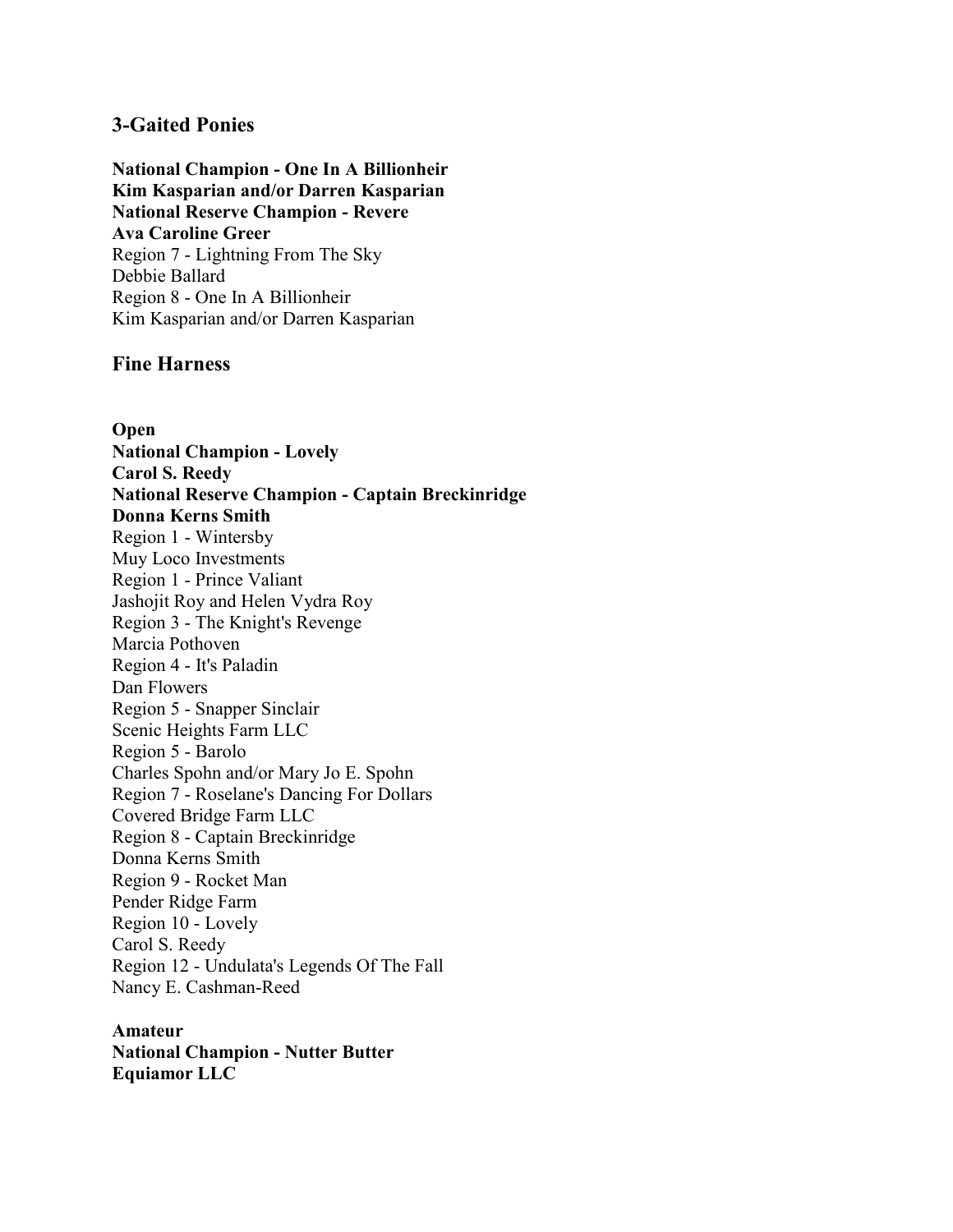## **National Reserve Champion - Best Show In Vegas**

**High Spirits Farm LLC**  Region 1 - Prince Valiant Jashojit Roy and Helen Vydra Roy Region 3 - Best Show In Vegas High Spirits Farm LLC Region 5 - Nutter Butter Equiamor LLC Region 7 - Fizzy Heir Victoria P. Reed or Sam K. Reed Region 8 - Heir's Black Jack James S. Harrell and Kay Hahn Harrell Region 9 - Rocket Man Pender Ridge Farm Region 10 - Take Me Home Tonight Carol S. Reedy

#### **3-Gaited Park**

**Open National Champion - Emerald's Honkey Tonk Angel Dr. J. Michael Barker National Reserve Champion - Fabulous Me Sandra Kaiser**  Region 1 - Gypsy's Firecracker Lee Smotherman Region 3 - Reedann's Desperado Mark E. Van Zomeren or Renae G. Van Zomeren Region 4 - Allanah Rebecca Singley Region 5 - She's Epic Greg Lurvey and Debra Lurvey Region 7 - Miss Muffuletta John Pade and/or Kathryn A. Pade Region 8 - Keep Smiling Samantha Belanger Region 9 - Emerald's Honkey Tonk Angel Dr. J. Michael Barker Region 10 - Star Of The Warrior Robert Brison Jr. and/or Tonya Brison Region 12 - New York Night Out Barbara L. Hoffman Living Trust

#### **Amateur**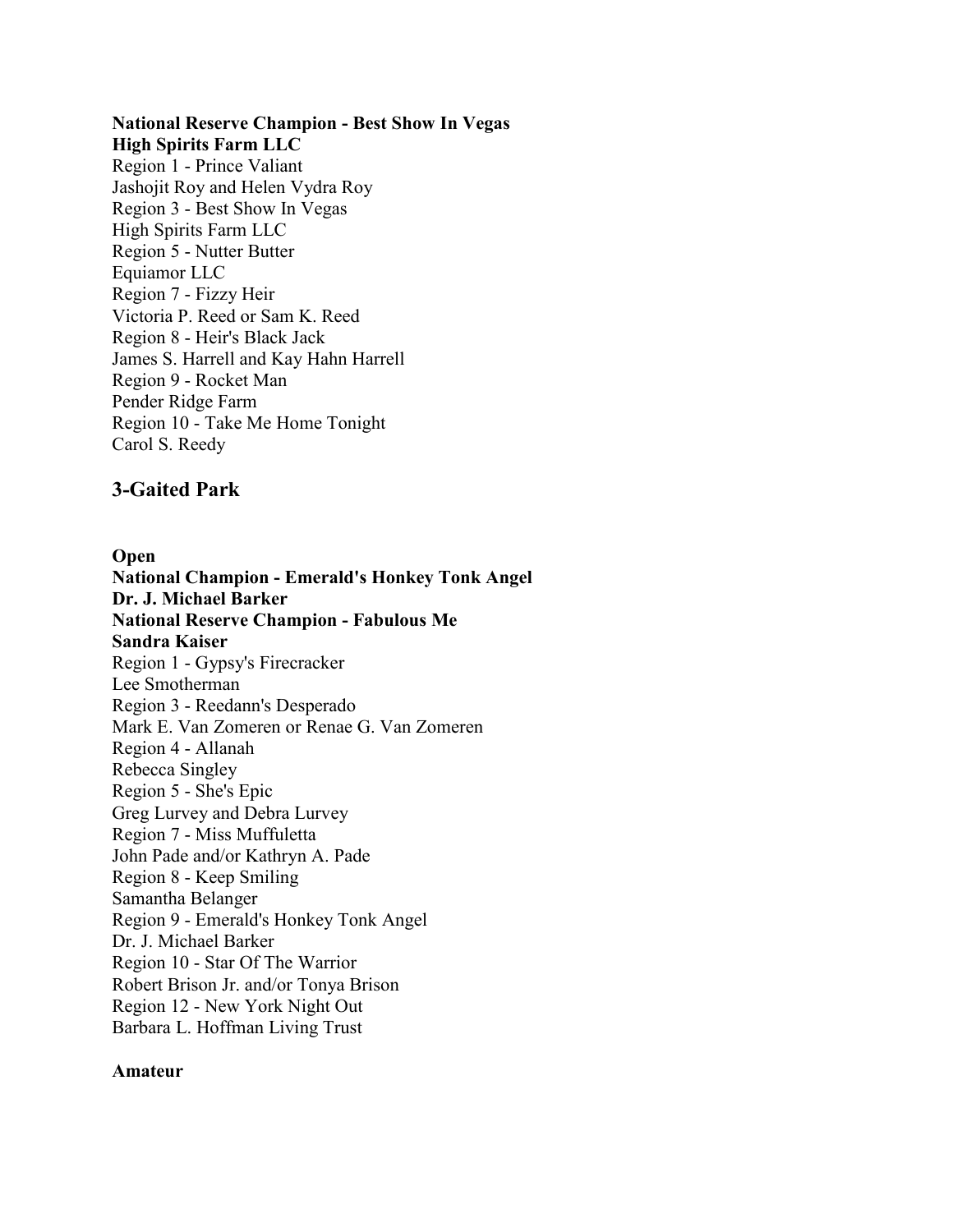**National Champion - CHMadeira's Code Red Desilu LLC National Reserve Champion - Fox Grape's Fort Defiance Joelle E. Bennett and/or Erin McCracken**  Region 1 - Rose Arbor's Valentino Brian Bonnell and/or Amy Bonnell Region 3 - CHMadeira's Code Red Desilu LLC Region 4 - Blue Suede Stilettos Ada M. Perwien Region 5 - Star Rider Sara Van Galder Region 6 - Hartfelt Legacy Katie Marple Lindamood and/or Steve Lindamood Region 7 - CHMy Royale Prince Sandy Gallagher Region 8 - Undulata's Yhoanta Melissa Shockey and/or Madelyn Shockey Region 9 - Live From Vegas Alexandria Cedrone Region 10 - Heir To The Prince Candace Blankenship Region 11 - Fox Grape's Fort Defiance Joelle E. Bennett and/or Erin McCracken Region 12 - Fox Grape's Fort Defiance Joelle E. Bennett and/or Erin McCracken

**Junior Exhibitor National Champion - Goodhart's True North Dawson Ann Archibald National Reserve Champion - CHMiner's Blessing Mark Miller or Michele Miller**  Region 3 - Exclamation Mark! Janet Danuser and/or Corbin Danuser Region 5 - The Right Fluff Audrey Bowditch Region 7 - CHMiner's Blessing Mark Miller or Michele Miller Region 8 - Roi Du Soleil Julie Lynn Andrew and Hallston Manor LLC Region 9 - CHSimon Cowell Allison Maclean Region 12 - Get Your Shine On Saddlebred Rescue, Inc.

#### **5-Gaited Show Pleasure**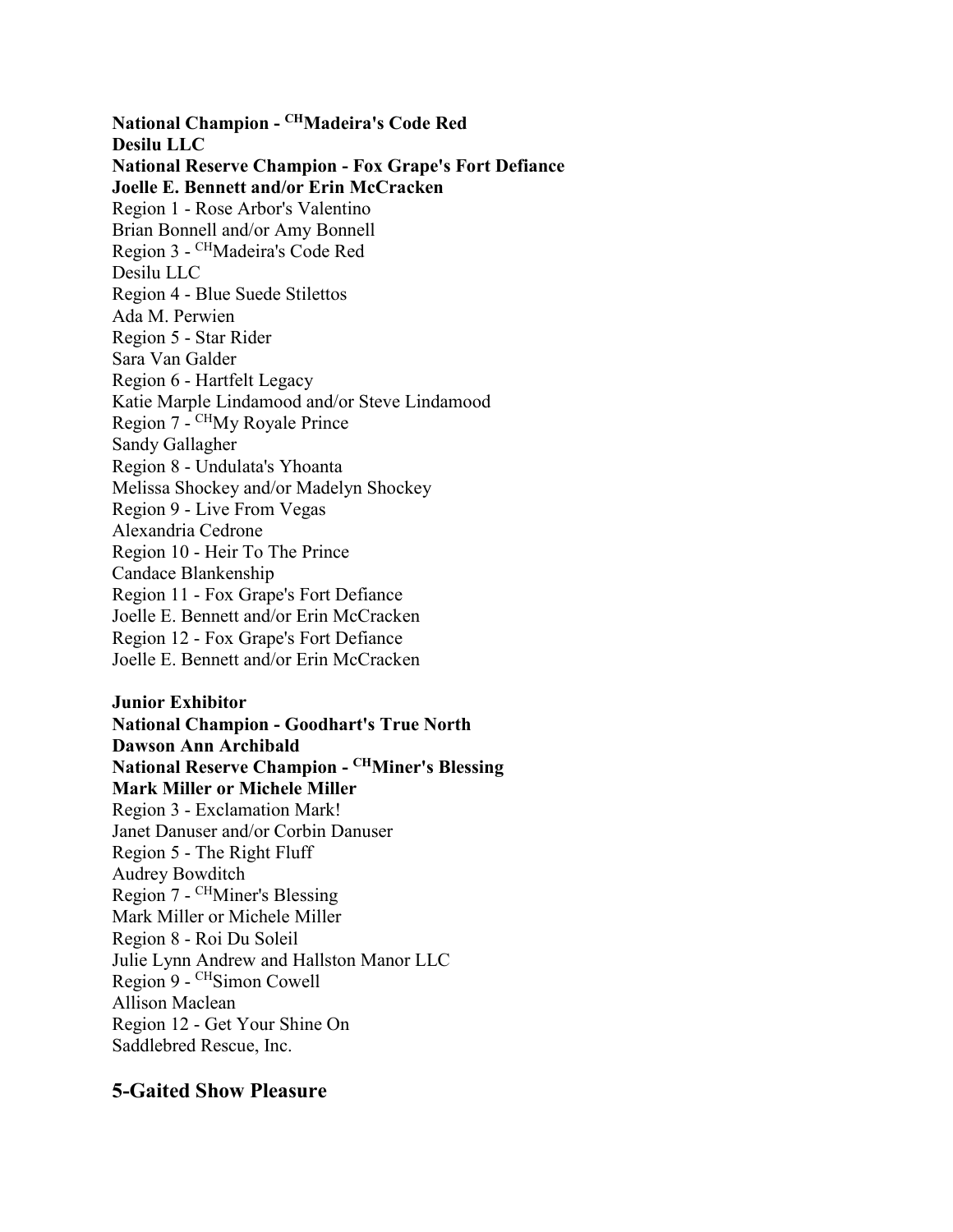**Adult National Champion - CHCallaway's Brioni Ceil Wheeler and/or Kenneth M. Wheeler Jr. National Reserve Champion - CHMan On The Move Helen Rich National Reserve Champion - CHMoonlight Memories Pair of Jacks Stables LLC**  Region 3 - Make It A Memory William Heuslein and/or Amy L. Heuslein Region 5 - Brown Butter Gina Dulcamara Region 6 - Start The Game Katie Marple Lindamood and/or Steve Lindamood Region 7 - C'mon Man Kathy Hensley and/or Claire Hensley Region 8 - CHKing's Carma Kay Hahn Harrell and/or James S. Harrell Region 9 - Cora Belle Kristen Batchelor

**Junior Exhibitor**

**National Champion - Monnington Remarcable Kim H. Goodrum and/or David Goodrum National Reserve Champion - Kickstart My Heart Dawson Ann Archibald National Reserve Champion - Blackout Jennifer Horner and/or Katherine Horner**  Region 3 - Memories' Cool Girl Taylor Thompson and/or Courtney Morrill Region  $5 -$ <sup>CH</sup>Ken Follett Kara Rhode and/or Margit Rhode Region 7 - CHSamurai Michele Miller and Mark Miller Region 8 - Lismore's A Nutter Treasure De Los Santos LLC Region 9 - Monnington Remarcable Kim H. Goodrum and/or David Goodrum

#### **Combined**

**National Champion - CHLaughing Out Loud Enterprise Corporation II LLC National Reserve Champion - Callaway's Crucial Christiane Sanicola**  Region 1 - Callaway's Crucial Christiane Sanicola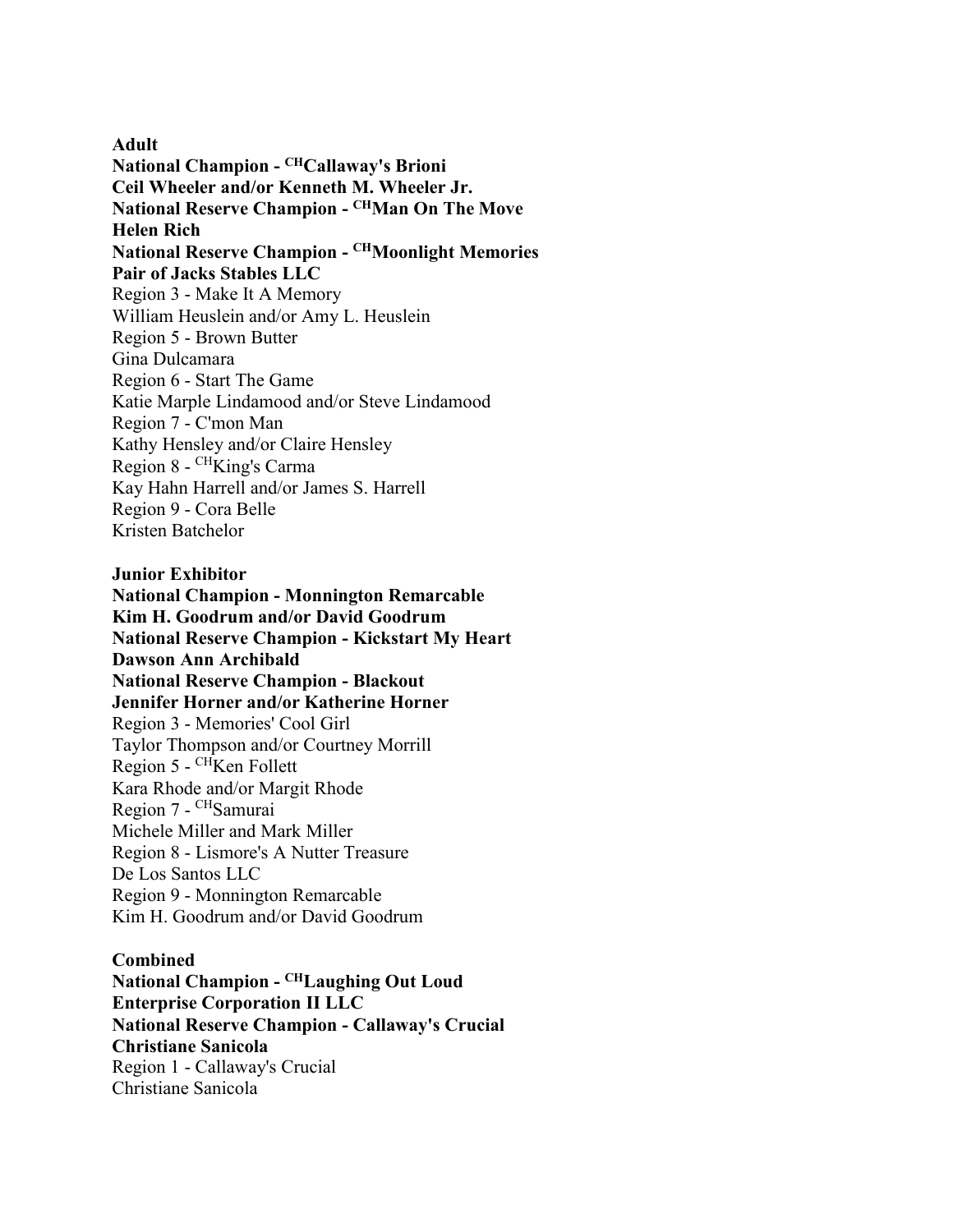Region 3 - CHKalarama's Hot Stuff Dennis Gallenberg and/or Kimberly Gallenberg and/or Cameron Gallenberg Region 4 - CHLaughing Out Loud Enterprise Corporation II LLC Region 5 - Arya Stark WEF Neva M. LaFleur Region 6 - Shine The Light Joan Hammond Region 7 - The Veldt Queen Gail Kline and Lea Kline LeBlanc Region 8 - Roseridge's No Regrets Lynn Raye Harris Region 9 - Cora Belle Kristen Batchelor Region 10 - Cosmic Venus Dana Ellington-Mullins Region 11 - Bewitching Waze Jane Frisch Region 12 - Lala Gitana George Hartnagle Jr.

#### **Park Pleasure**

**Open**

**National Champion - CHRo & Me's Da Vincci Code Cameron Gallenberg or Dennis Gallenberg or Kimberly Gallenberg National Reserve Champion - Ashlyn's Ring Leader Donna Fargason and/or Ellen Fargason**  Region 1 - Soquili's The Secret's Out Cynthia Garrett and/or Allyson Foust Region 3 - CHRo & Me's Da Vincci Code Cameron Gallenberg or Dennis Gallenberg or Kimberly Gallenberg Region 4 - Ashlyn's Ring Leader Donna Fargason and/or Ellen Fargason Region 5 - Ooh La La Baby Mike Peerenboom Region 6 - About A Girl Kellie L. Bloss Region 7 - Johnny Globetrotter Kay Marschel Region 8 - What Does The Fox Say Karla Linsley Region 9 - Don't Tell Samur Charlie Johnson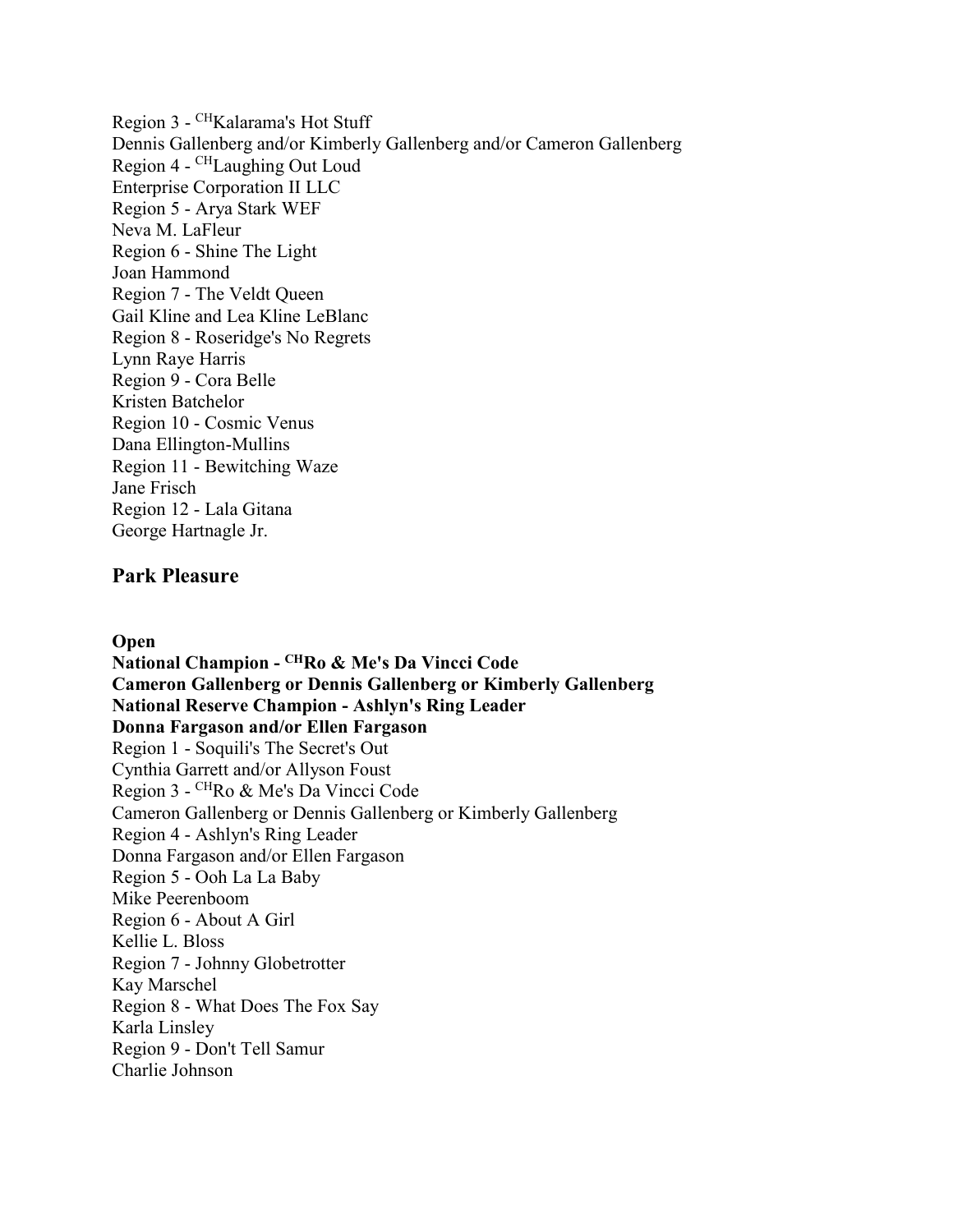Region 10 - Goin' To Jackson Alexis Jennings Region 12 - The Secret Square Joan Bannish and/or Ashley L. Driscoll

#### **Park Pleasure Driving**

**National Champion - I Declare Mary S. Strang National Reserve Champion - All Due Respect Sandra Brown**  Region 6 - I Declare Mary S. Strang Region 9 - All Due Respect Sandra Brown

#### **Park Pleasure Junior**

**National Champion - Cairo Woodleigh Farm LLC National Reserve Champion - Sonday Funday Lee Anne Williams**  Region 3 - Reedann's Light My Fire Beth Rowles Region 4 - Wild Will Oak Run Farm Region 5 - Mark Wahlberg Ginger Schinktgen Region 7 - Cairo Woodleigh Farm LLC Region 8 - She's Lit Ashley Brandies Region 9 - Sonday Funday Lee Anne Williams Region 10 - Attitude Kimberly C. Crist Region 12 - A Wee Bit Royale Erica Reddy

## **3-Gaited Show Pleasure**

**Adult National Champion - Top Asset Carol Hillenbrand**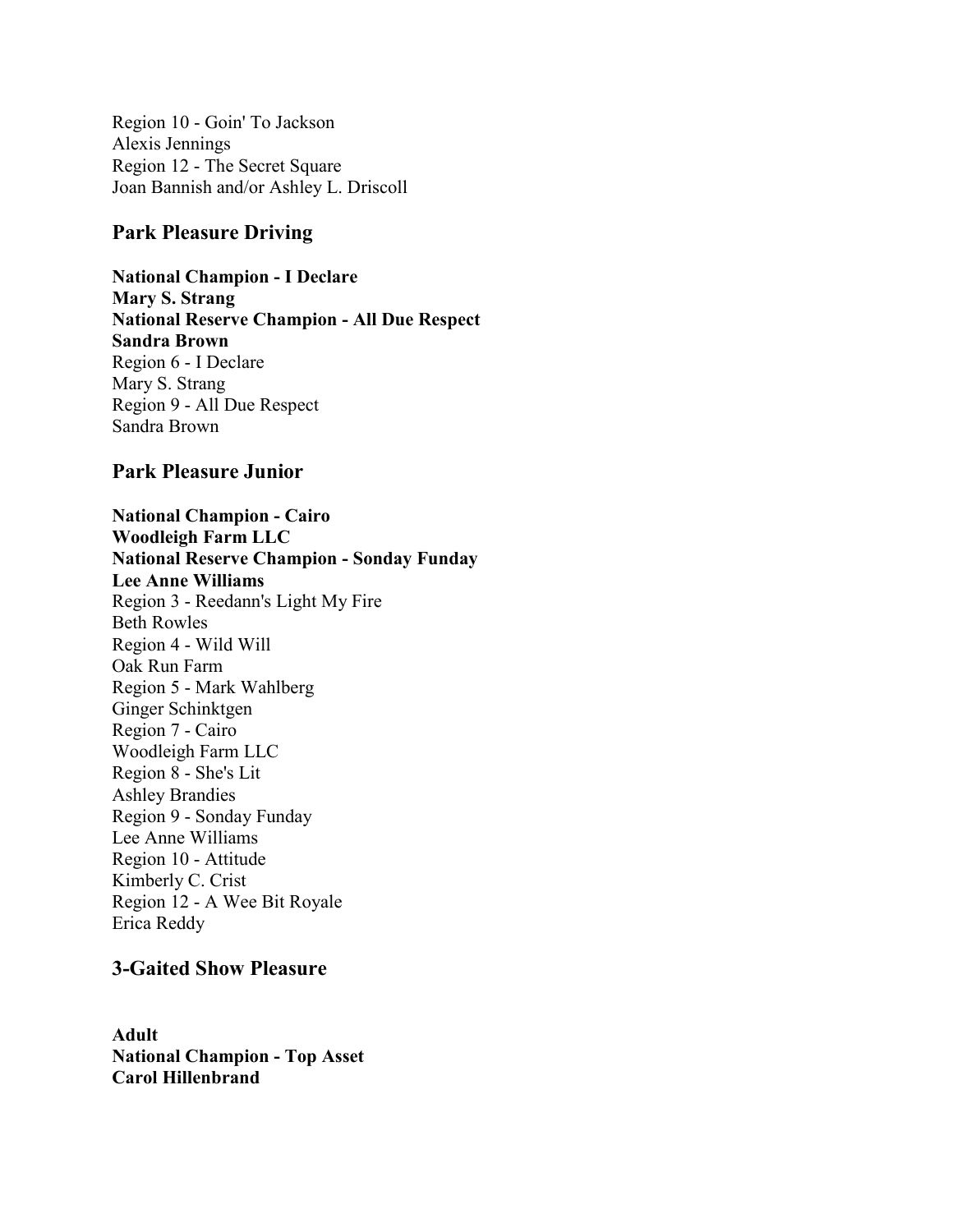**National Reserve Champion - One Rare Moment Amanda J. Murchison and/or Gerry Murchison**  Region 1 - Doll Me Up Carson Revocable Trust Region 2 - Delta Blues Martha Lampe Keck and/or Carleton Keck Region 3 - Lightning Bolt Wendy Finch-Levis Region 4 - Soquili's Tinsel Town J & J Horse Interests LLC Region 5 - CHGraceful Surprise Debra St. Laurent Region 6 - North Venice Laurie Wiederhold and/or Rosemary Martineau Region 7 - Top Asset Carol Hillenbrand Region 8 - Soquili's Black Pearl Jill Bertolani Region 9 - Starmaker's Hakuna Matati Katherine Jones and Abby Jones Region 10 - CHFox Grape's Dandy Lion Finley Nelson Region 11 - Stonegate's Take Me To Church Jessica Kurfuss Region 12 - Soquili's Take On Me Holly Kunkemueller

**Junior Exhibitor National Champion - Promised Asset Heather Macallister National Reserve Champion - Sugarcat Lindsay Goodrich**  Region 1 - CHNutty By Nature Britton A. Frome or Olivia Mirza Region 3 - Reedann's Wild Heir Nick Arneson and/or Jessica Arneson and/or Aveyda Arneson Region 4 - I'm In Heaven Redwood Creek Farms LLC Region 5 - A Rare Elegance Bailey Stafford Region 6 - Promised Asset Heather Macallister Region 7 - Fox Grape's Carpe Diem MJJ Enterprises Region 8 - Treasure That Lasts Daybreak Farm & Riding Academy LLC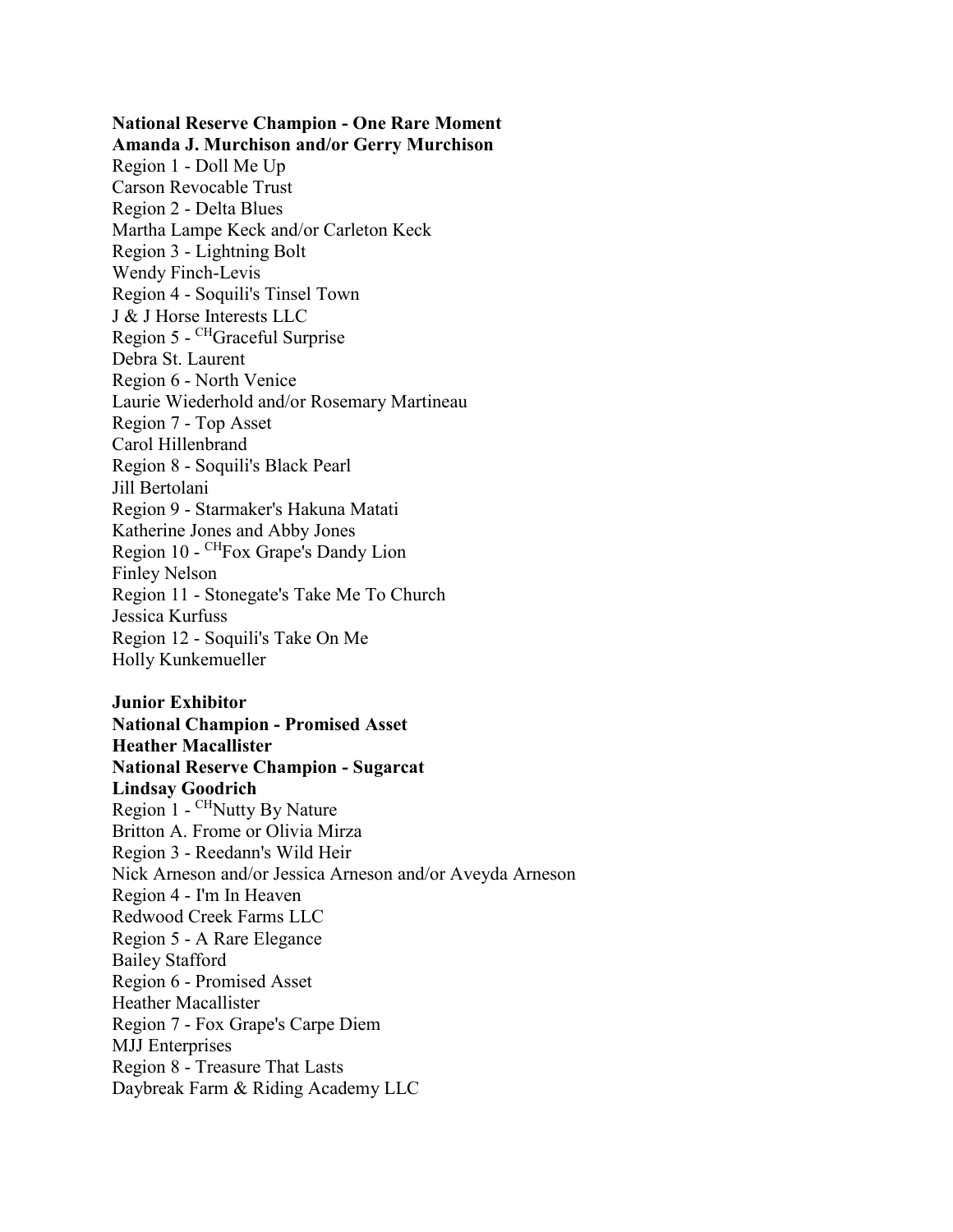Region 8 - Sugarcat Lindsay Goodrich Region 9 - Call The Shots Julianne Goguen Region 10 - CHCharming Madness Katherine (Kate) Anne Smith Region 12 - Snowboard Lindsay S. Westover and/or Sydney Westover

#### **Combined**

**National Champion - Crown Me The King Anna Amineva and/or Equirise INC. National Reserve Champion - MBA's Blue On Black Sue Jensky and/or Susan Bekenstein and/or Marlene Cohen**  Region 1 - Taco Andrea Scheley and Aaron Weitzman Region 2 - The Bellmaster Carly Johnston Region 3 - Nuttin' But Sunshine And Whiskey Samantha Thomas and/or Jim Thomas Region 4 - Soquili's Tinsel Town J & J Horse Interests LLC Region 5 - MBA's Blue On Black Sue Jensky and/or Susan Bekenstein and/or Marlene Cohen Region 6 - Soquili's Harvest Moon Allyn Turner Region 7 - Humphry Slocombe Bob Ross and/or Savannah Ross Region 8 - That's My Kind Of Night Vicky Potridge or Hayden Potridge Region 9 - Call The Shots Julianne Goguen Region 10 - Johnny Casino Isobella Layden Region 11 - Stonegate's Take Me To Church Jessica Kurfuss

#### **Show Pleasure Driving**

**National Champion - Reedann's Legendheiry Dennis Gallenberg and/or Kimberly Gallenberg and/or Cameron Gallenberg National Reserve Champion - Heir To The Empire Jashojit Roy and Helen Vydra Roy**  Region 1 - Heir To The Empire Jashojit Roy and Helen Vydra Roy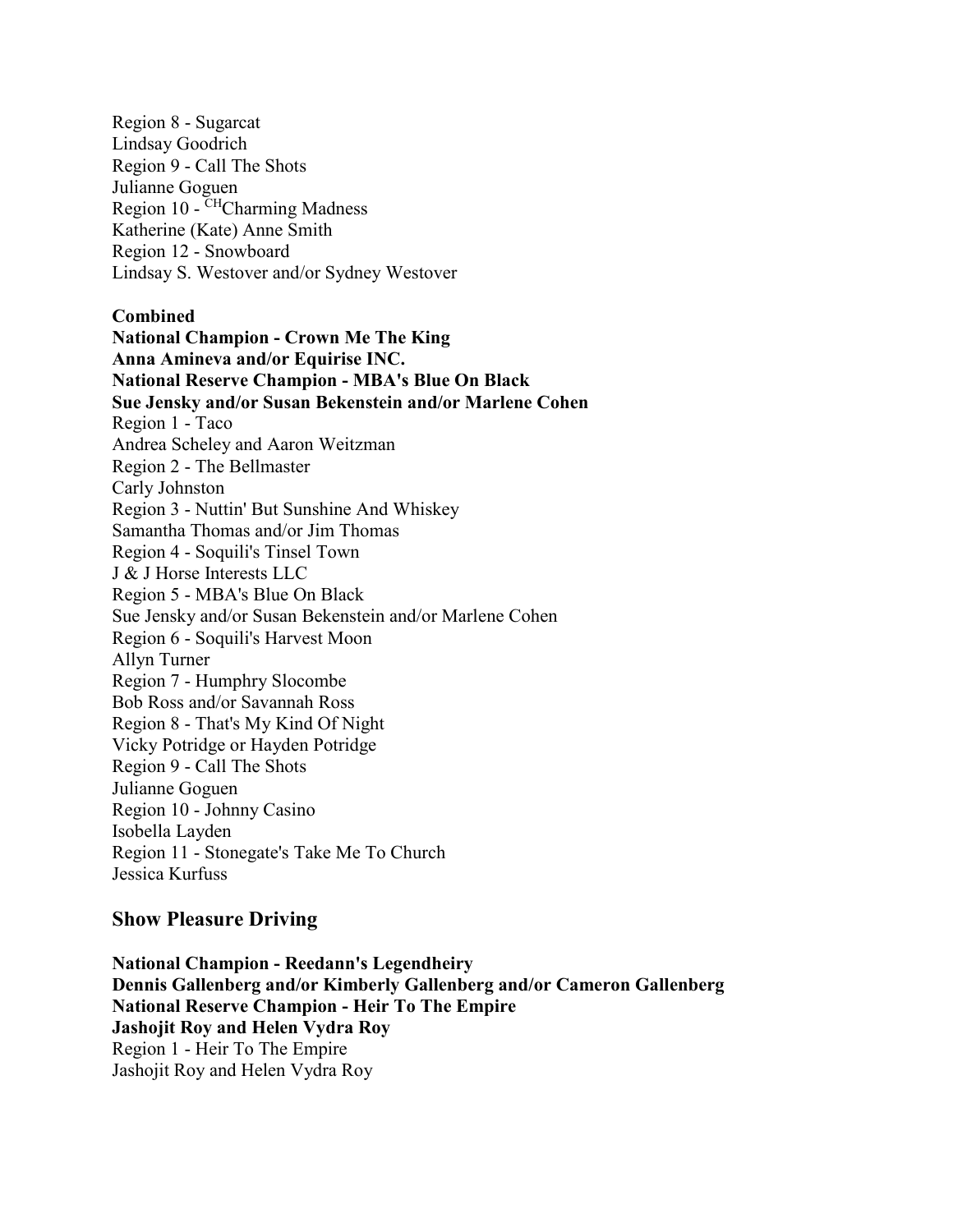Region 3 - Reedann's Legendheiry Dennis Gallenberg and/or Kimberly Gallenberg and/or Cameron Gallenberg Region 4 - Make Mine A Hurricane E. Anne Dunn Region 5 - Kissin' In The Rain Rich Morschhauser and/or Karla Morschhauser Region 6 - Preacher Man Cassandra Phipps and/or Annabel Phipps Region 7 - My Christmas Prince Anna Grace Everett Region 8 - Ready To Jet Slemmons Equine Ventures LLC Region 9 - He's A Highroller Jennifer L. Kay Region 10 - Walterway's Mercy Me Famesgate Farm LLC Region 11 - Majestic's Merci Beau-Coup Jane Davis and/or Caroline Davis Region 12 - Kalarama's Super Duper Chris Sabin's Farrier Service

#### **3-Gaited Pleasure Ponies**

**National Champion - Marching Royally Ellison Lang National Reserve Champion - On Your Mark! KM Konski LLC National Reserve Champion - Stone Gate's Living Color Mrs. Julie Garrett**  Region 8 - Marching Royally Ellison Lang

## **5-Gaited Country Pleasure**

**National Champion - Alabama Slammer Constance S. MacQueen, Self-Declaration of Trust National Reserve Champion - As If By Magic Brent Cowan and Elizabeth Cowan**  Region 2 - CHDoubletrees All Is Well Sarah Odegaard and Steven Fox Region 3 - Antique Parker Amy Nelson Region 4 - As If By Magic Brent Cowan and Elizabeth Cowan Region 5 - Alabama Slammer Constance S. MacQueen, Self-Declaration of Trust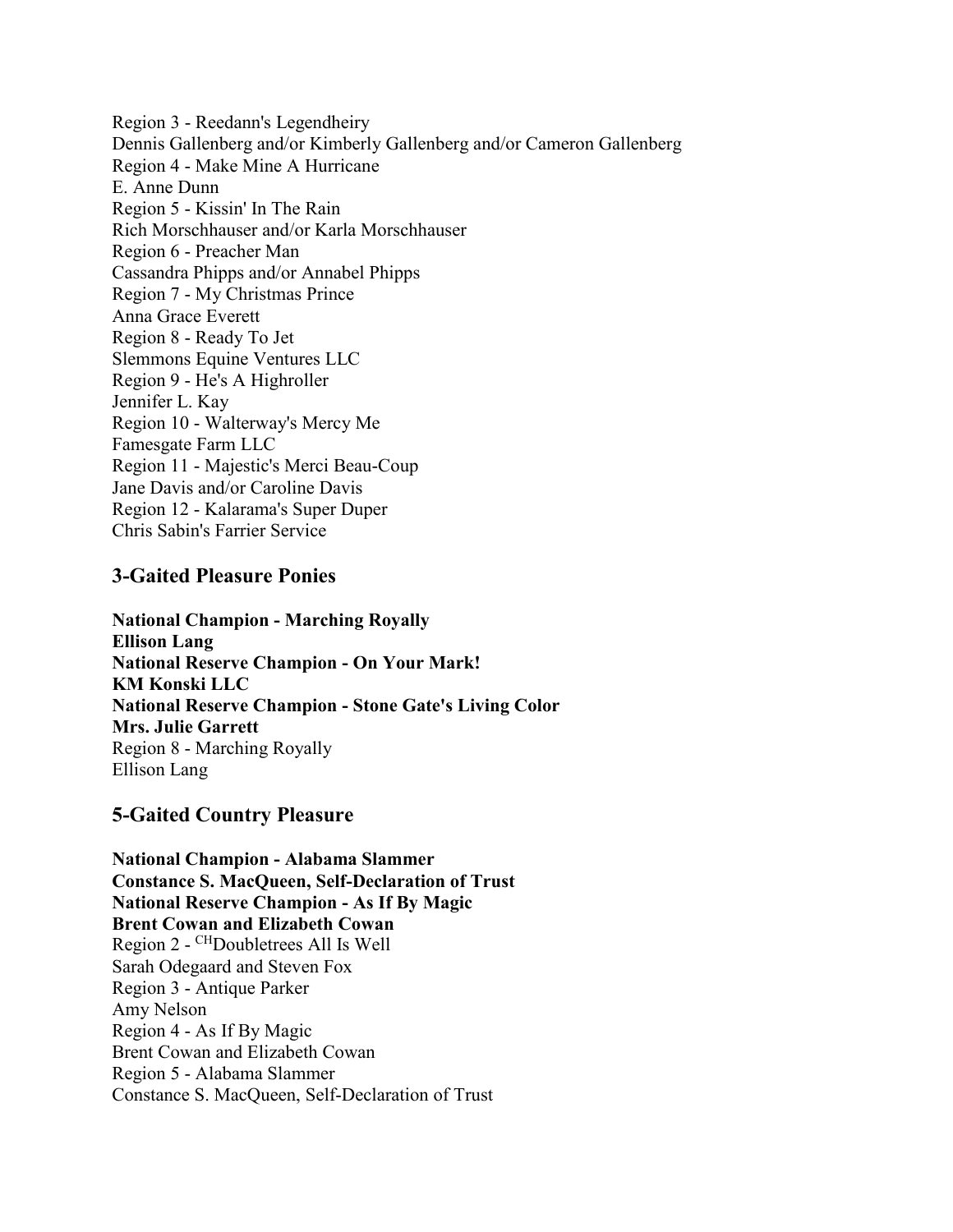Region 6 - Gamecock Joan S. Todd Region 8 - Fort Chiswell's The It Girl Alexis Braswell and/or Little Cahaba Properties Region 10 - Moonlight And Mistletoe Julie D. Martin

#### **3-Gaited Country Pleasure**

**Adult National Champion - The Musical Link Sandra Kaiser National Reserve Champion - Here's Looking At You Madison Reed**  Region 1 - CHNutta You Business Pleasants Valley Stable Region 3 - I'm Spring Loaded Cameron Gallenberg or Kimberly Gallenberg or Dennis Gallenberg Region 4 - Our Red Ruby Patricia Reidy Reed Region 5 - CHDesigned For Success Designed For Success LLC and Nancy Rothe-Egezeino and Jill M. Volckmann Region 6 - Undulata's Moni Maker John R. Cummins D.V.M. Region 7 - Here's Looking At You Madison Reed Region 8 - Common's Kiss The Sky Georgia Fisher Region 9 - The Musical Link Sandra Kaiser Region 10 - Heir's White Lightning Kendra R. Hamilton Region 11 - CHThunder Over Harlem Kelly Lynch Region 12 - Callaway's Eight Below Dawn Graffin

**Junior Exhibitor National Champion - CH CH-EQCompletely Caveat Dawson Ann Archibald National Reserve Champion - Son Dried Tomato Cheney Development Co. LLC**  Region 1 - CHHarlem's Midnight Lace Wallen West Farms LLC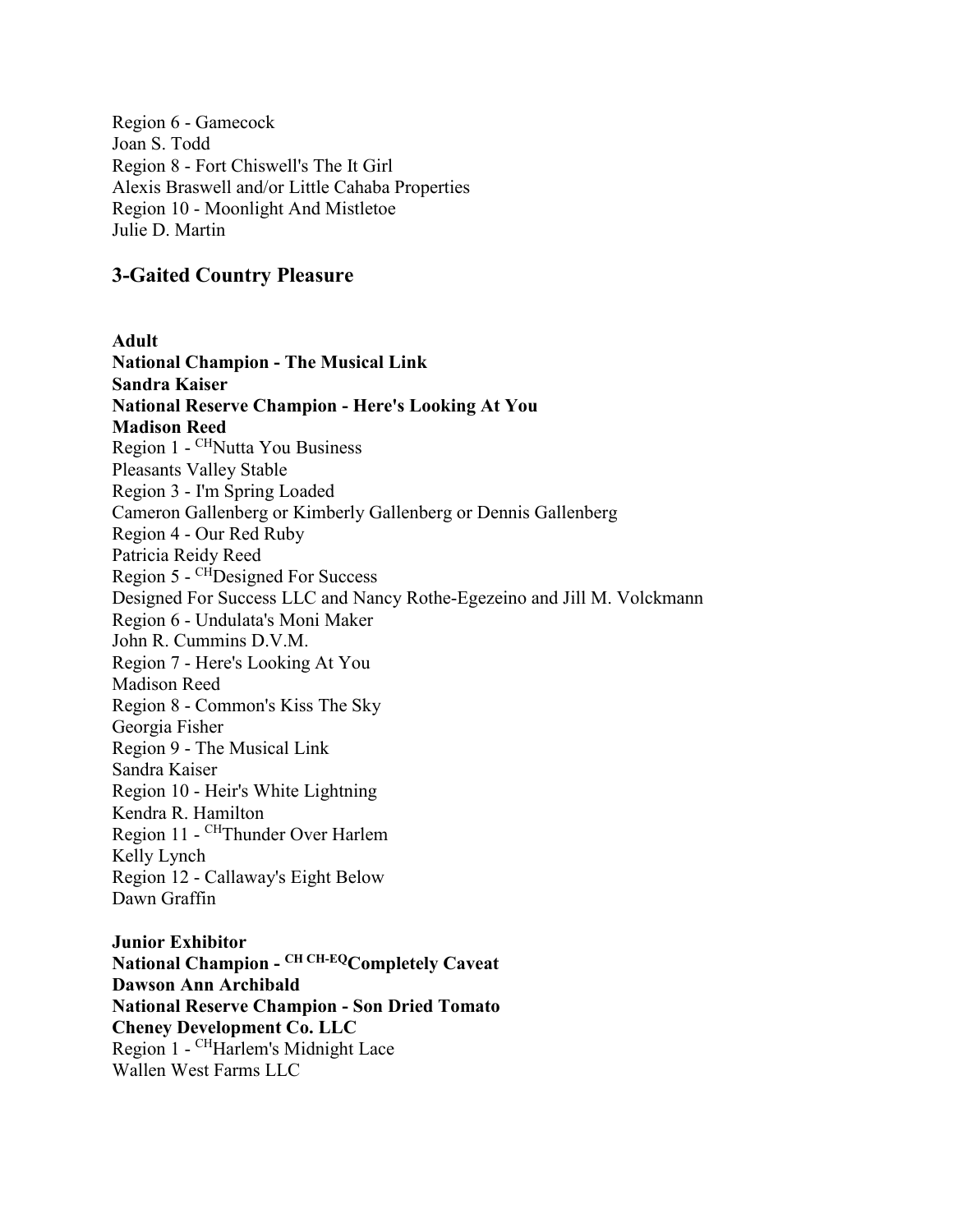Region 3 - Golightly Lite O Morn Alivia Garwood Region 5 - Ro & Me's Allakazam Rebecca Jump and/or Hailee Jump Region 6 - Arrowhead's Fine Wine Katie Burke Region 7 - Fox Grape's Encore Samantha Nguyen Region 8 - Son Dried Tomato Cheney Development Co. LLC Region 9 - Ridgewood's Hat Trick Emma Katherine Warren Region 10 - Callaway's Cinnamon Bay Janet B. Webster and/or Eleanor Webster Region 12 - Gypsy's Supreme Commander Eileen Creedon and/or Khanh Creedon

#### **Combined**

**National Champion - Axel's Dark Knight Dona J. Merg National Reserve Champion - Tango Town Heidi Waber and Joy Rodak**  Region 1 - CHNutta You Business Pleasants Valley Stable Region 3 - Chardonnay's Phrangelica Stefanie A. Kritzler Region 4 - Our Red Ruby Patricia Reidy Reed Region 5 - Axel's Dark Knight Dona J. Merg Region 6 - King's Silver Ace Richard Butwin and/or Ann Butwin Region 7 - I Feel Blessed Jackie Wahrmund Region 8 - Tango Town Heidi Waber and Joy Rodak Region 9 - Nutcracker's Sweet Memories Sarah Musser Region 10 - Miss Viviana Amaira Palmer Region 11 - An Absolute Slam Phillip Melancon and Nita Melancon and Saddlebred Rescue, Inc. Region 11 - The Nutty Society CC Mike Longenderfer and Sarah Longenderfer Region 12 - Clover Hill's Wild Again Robert H. Turner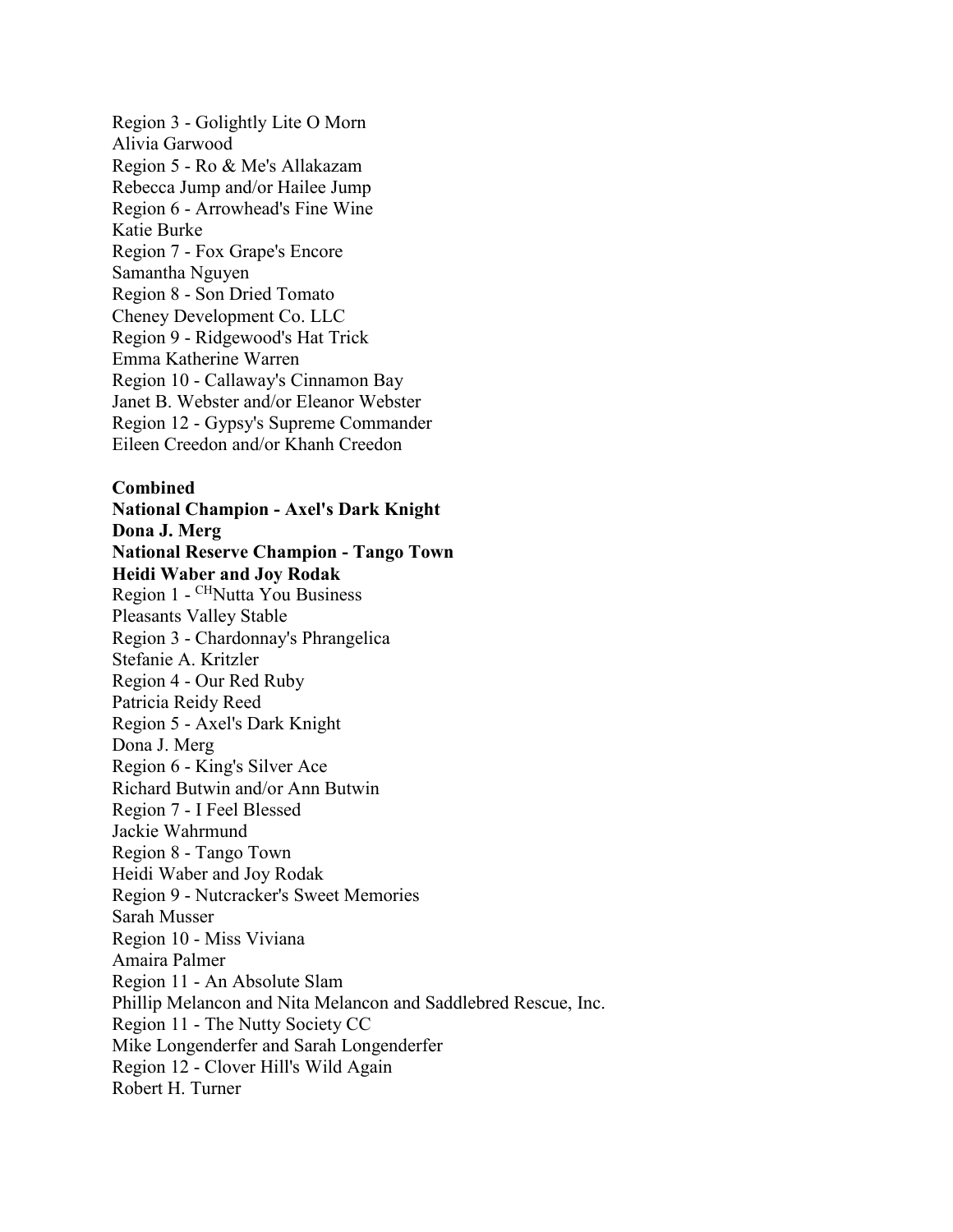#### **Country Pleasure Driving**

**National Champion - MBA's Just About Thyme Mary O'Keefe National Reserve Champion - SHS Grand Reflection Polly Johnston**  Region 1 - CHSpirit Of New York PSF Elizabeth Ann Blankenship Region 3 - MBA's Just About Thyme Mary O'Keefe Region 4 - Budget Cut Glencairn Saddlebreds, Inc. Region 5 - Dani Bleu Lance Hayes Stables Region 6 - Callaway's Here Comes The Blue Bill And Diana Whitinger Revocable Living Trust Region 7 - Nut An Illusion Cypress Creek Farm Region 8 - CHCallaway's Hit The Deck! Ronald D. Davis or Alicia B. Davis Region 9 - SHS Grand Reflection Polly Johnston Region 10 - Jatana's Bidding On The Ritz Tommy Barron Region 11 - My Honor Guard Lois Cuccinello

## **Western Country Pleasure**

**National Champion - CHWinsdown Code Talker Cameron Gallenberg or Dennis Gallenberg or Kimberly Gallenberg National Reserve Champion - CHMontano Baillou Equestrian, Inc.**  Region 1 - See The Light Michelle L. Beyer Region 2 - Let's Be Frank Zoey Riess Region 3 - CHWinsdown Code Talker Cameron Gallenberg or Dennis Gallenberg or Kimberly Gallenberg Region 4 - Lismore's Felix The Cat Beth Riggs Region 5 - Stray Cat Strut Kevin Daus or Duane Dupee Region 6 - Unfrosted Carla (Candy) C. Gierke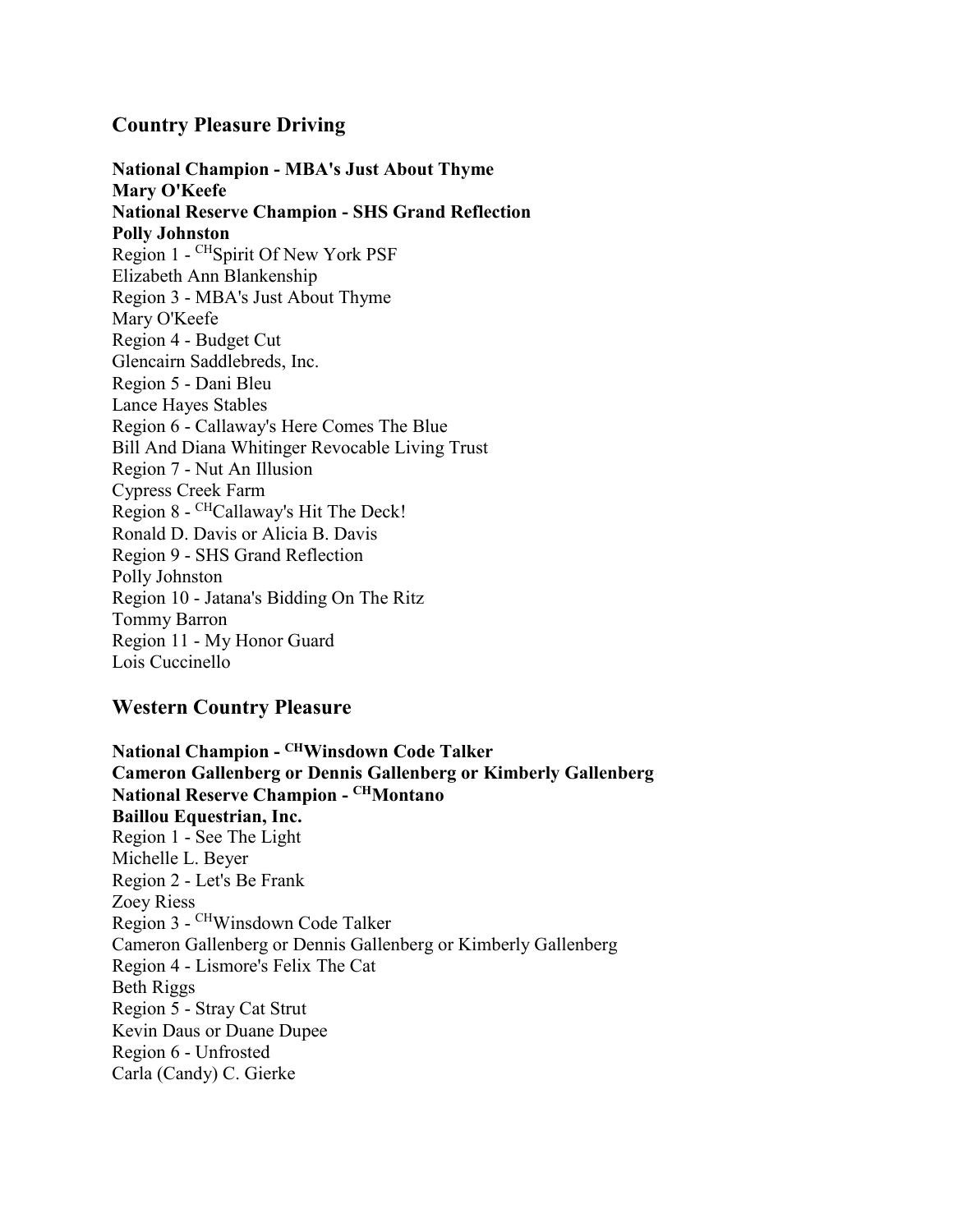Region 7 - CH-EQHeirronic Rainbow Princess Farms LLC Region 8 - Kiss Of The Gypsy Jan Henderson and/or Gemstone Farm LLC Region 9 - CHCosmic Sunfire Judith Ferguson Gandarillas Region 10 - Welcome To The Jungle Heather Armstrong Region 11 - My Desired Effect Pat Johnson and/or Nealia McCracken Region 12 - First One Up Patricia F. Shanafelt Region 12 - Return To Vegas Pat Grasso and Barbara Adams-Grasso

#### **Hunter Country Pleasure**

**National Champion - CHPoetry In Black Thomas N. Crumbley M.D. and/or Jarien Crumbley National Reserve Champion - Remember That Night Brooke Peery**  Region  $1 -$ <sup>CH</sup>Poetry In Black Thomas N. Crumbley M.D. and/or Jarien Crumbley Region 2 - Mr. McQueen Andrea L. Corbett Region 3 - Taste Of Chicago Cameron Gallenberg or Dennis Gallenberg or Kimberly Gallenberg Region 4 - Coachella Helena Moreno Region 5 - Once And for All Susan P. Worzalla Region 6 - Alamo Joe Lauren Burin Region 7 - Time Out With A Lady Darell Cruse Region 8 - Black Party Dress Autumn Wingfield Region 9 - Candle Magic Carol A. Addison Region 10 - Remember That Night Brooke Peery Region 11 - Marco Polo Karen Longo Region 12 - Jimmy Jack Tracey L. Cimikowski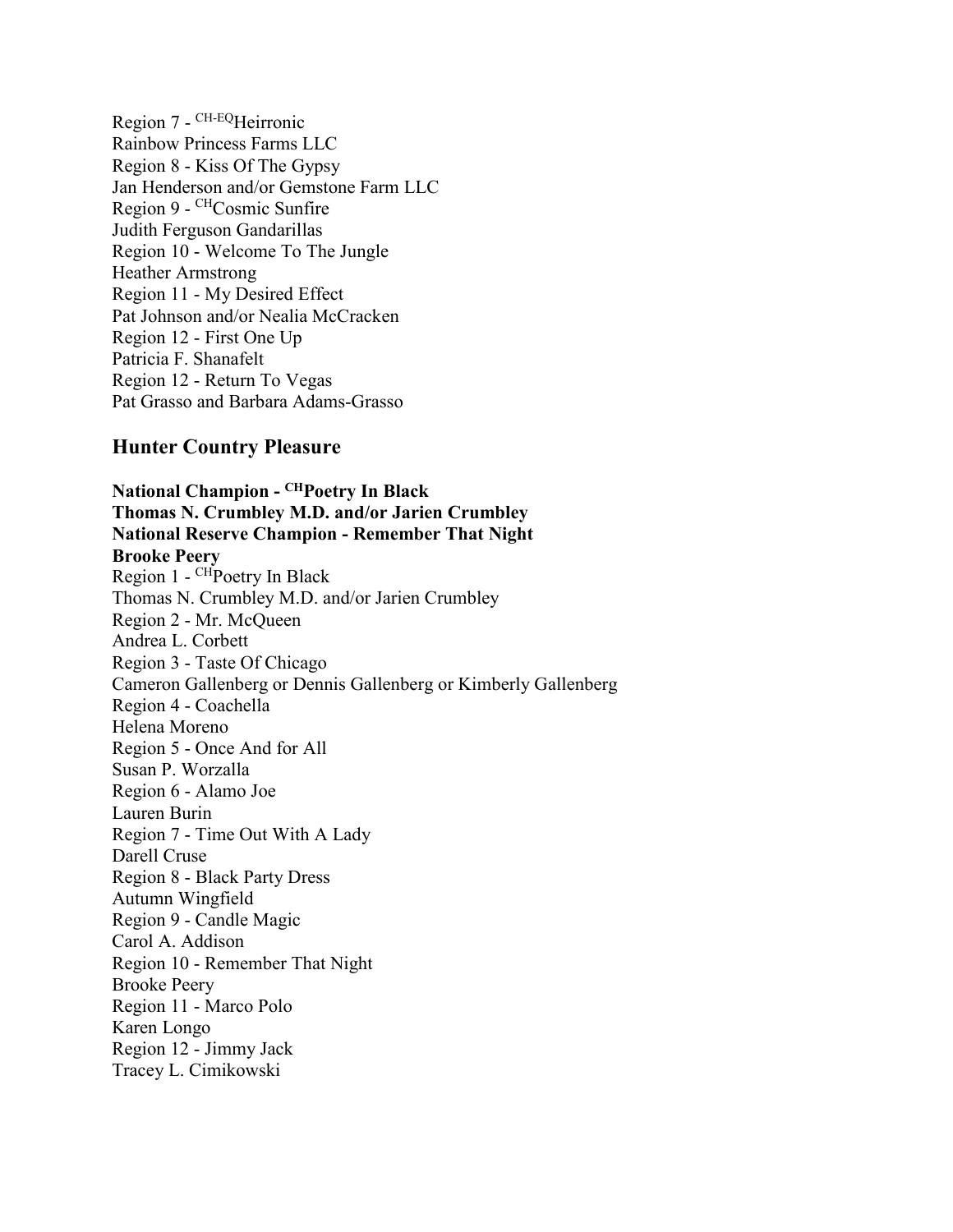#### **Saddle Seat Equitation Adult**

**National Champion - Madelyn Shockey**

**National Reserve Champion - Georgia Fisher**

Region 4 - Hannah Feldstein

Region 6 - Carla (Candy) C. Gierke

Region 8 - Madelyn Shockey

#### **Saddle Seat Equitation**

#### **National Champion - Katie Rich**

#### **National Reserve Champion - Richie Dallen**

Region 1 - Keara Holland Region 2 - Savannah Livingstone Region 3 - Gracie DeRonde Region 4 - Katie Rich Region 5 - Alyssa Watanapongse Region 7 - Alayna Applegate Region 8 - Hayden Potridge Region 9 - Emily Moorefield Region 11 - Miss Alexandra Stewart Region 12 - Ashley Perry

### **Saddle Seat Equitation Walk & Trot**

#### **National Champion - Mackenzie Kasparian National Reserve Champion - Collins Dabezies** Region 3 - Abby Dessauer Region 4 - Collins Dabezies

Region 5 - Bella Tisci

Region 7 - Alexis Hackney

Region 8 - Mackenzie Kasparian

Region 9 - Lyla VanderSpuy

#### **Pleasure Equitation**

**National Champion - Elizabeth Marshall National Champion - Payton Duerr National Reserve Champion - Hannah Sweet** Region 3 - Alivia Garwood Region 5 - Hannah Sweet Region 7 - Chelsea Dragan Region 9 - Miss Megan Jobe

#### **Walk & Trot Pleasure**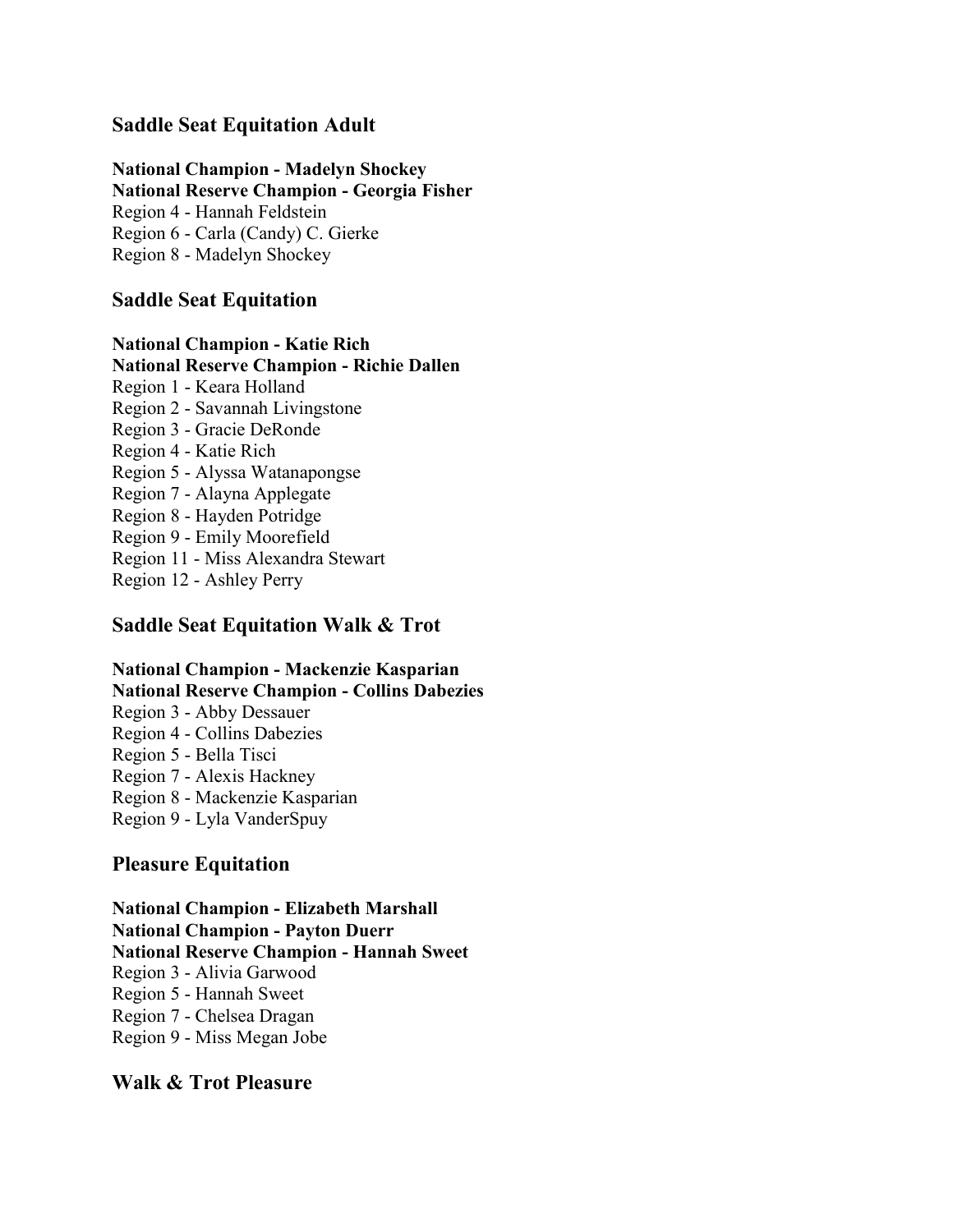**National Champion - Big Dipper Mary Shumway and/or Christina Shumway National Reserve Champion - Takin' It To The Street Brooklyn Smith**  Region 1 - MBA's Tommy Hawk Delybean Express LLC Region 3 - Delirium's Prince Lee Joni L. Keith and/or Kelsi Keith-Rusch Region 4 - Big Dipper Mary Shumway and/or Christina Shumway Region 5 - Pumpin' Pistons Susan P. Worzalla Region 7 - Ro & Me's Lord Of The "Ring" Lory Kielceski Region 8 - Select This Tune Elizabeth T. Stewart Region 9 - Takin' It To The Street Brooklyn Smith Region 10 - Boxford Nut'n To It Jamie Truett Region 11 - CHGone Platinum Erin McCracken Region 12 - Destiny Rules Fiona Cudmore

#### **Open English Pleasure**

**National Champion - Best To Be Cool Colleen Fitzpatrick and/or Cheryl Fitzpatrick National Reserve Champion - Sunset's Happy Jack Kenzie Ayotte**  Region 1 - At School Seldom Seen Farm LLC Region 3 - Ro & Me's Kiss Me Not Kim L. Brown, Inc. Region 4 - Pop N' Sizzle Mike DeLitta or Julie DeLitta Region 5 - Tura Lura Lura Knollwood Farm, Ltd. Region 6 - Sunset's Happy Jack Kenzie Ayotte Region 7 - Tiz Really Mine Staci Bond and/or Natalee Bond Region 8 - Marching Royally Ellison Lang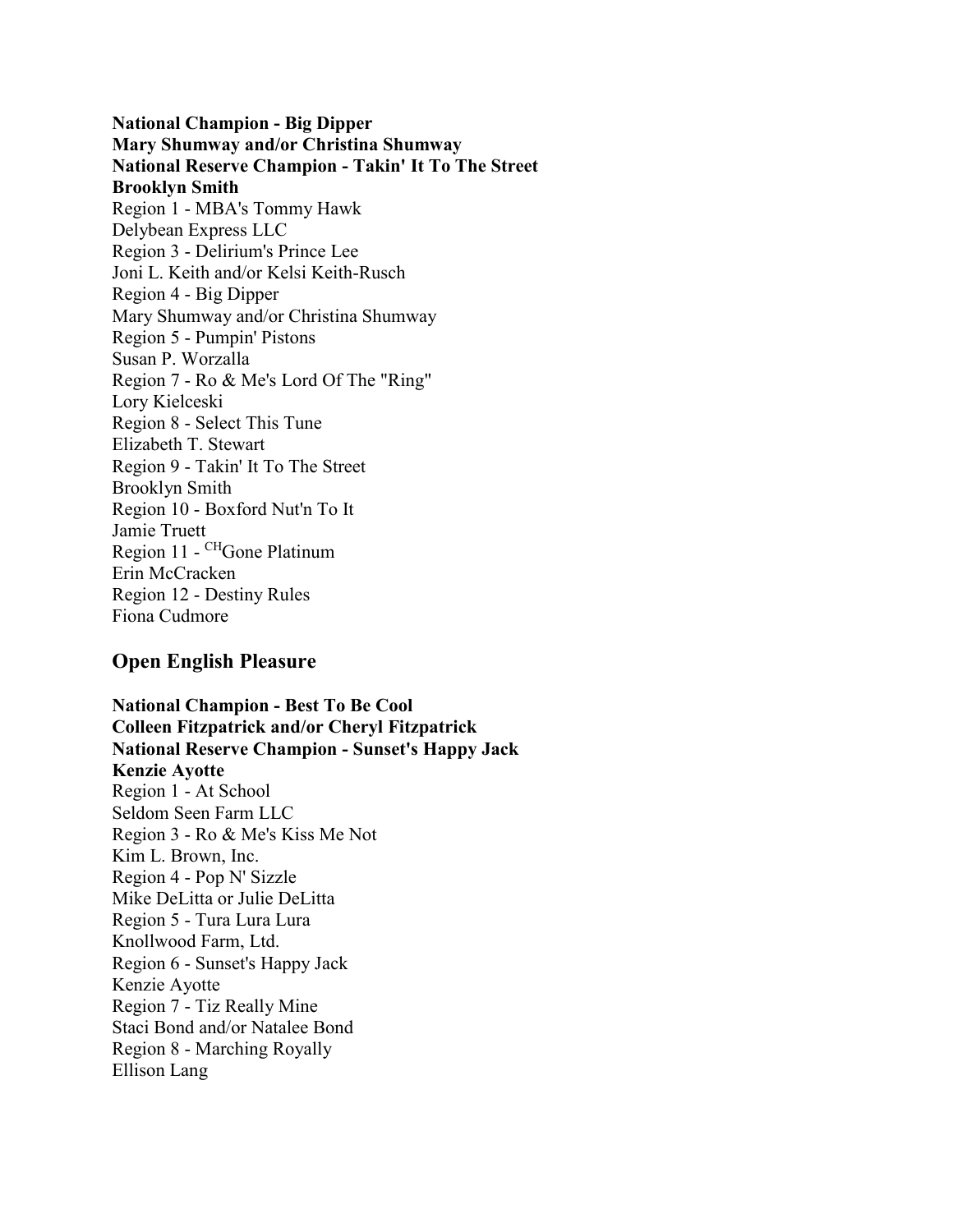Region 9 - Heez Designed To Show Ava Smith Region 10 - Whiskey Run Shirley A. Trail or Ralph E. Trail Region 11 - New York's Midnight Lady Erin McCracken and/or Art Fettig and Dr. Pamela Fettig Region 12 - Best To Be Cool Colleen Fitzpatrick and/or Cheryl Fitzpatrick

## **Open Pleasure Driving**

**National Champion - Callaway's Stellaluna James M. Bushard and Brandi J. Bushard National Reserve Champion - My Boogie Nights Kay Giffel**  Region 3 - Heirloom Rose Joannie Moore Region 5 - Callaway's Stellaluna James M. Bushard and Brandi J. Bushard Region 10 - Polynesian Rose Property Professionals, Inc.

## **Open Western Pleasure**

**National Champion - Taralli Joni L. Keith and/or Kelsi Keith-Rusch National Reserve Champion - Heirizona Rose Seldom Seen Farm LLC**  Region 1 - Our Perfect Day Pleasants Valley Stable Region 3 - Taralli Joni L. Keith and/or Kelsi Keith-Rusch Region 5 - I'll Do The Talkin' J. Richard Gallagher M.D. Region 6 - Unfrosted Carla (Candy) C. Gierke Region 8 - Fearless And True Terry C. Johnson Region 10 - Southwind's Winning Title Delaney Najar and/or Mary Najar

## **Open Hunter Pleasure**

**National Champion - Marco Polo Karen Longo**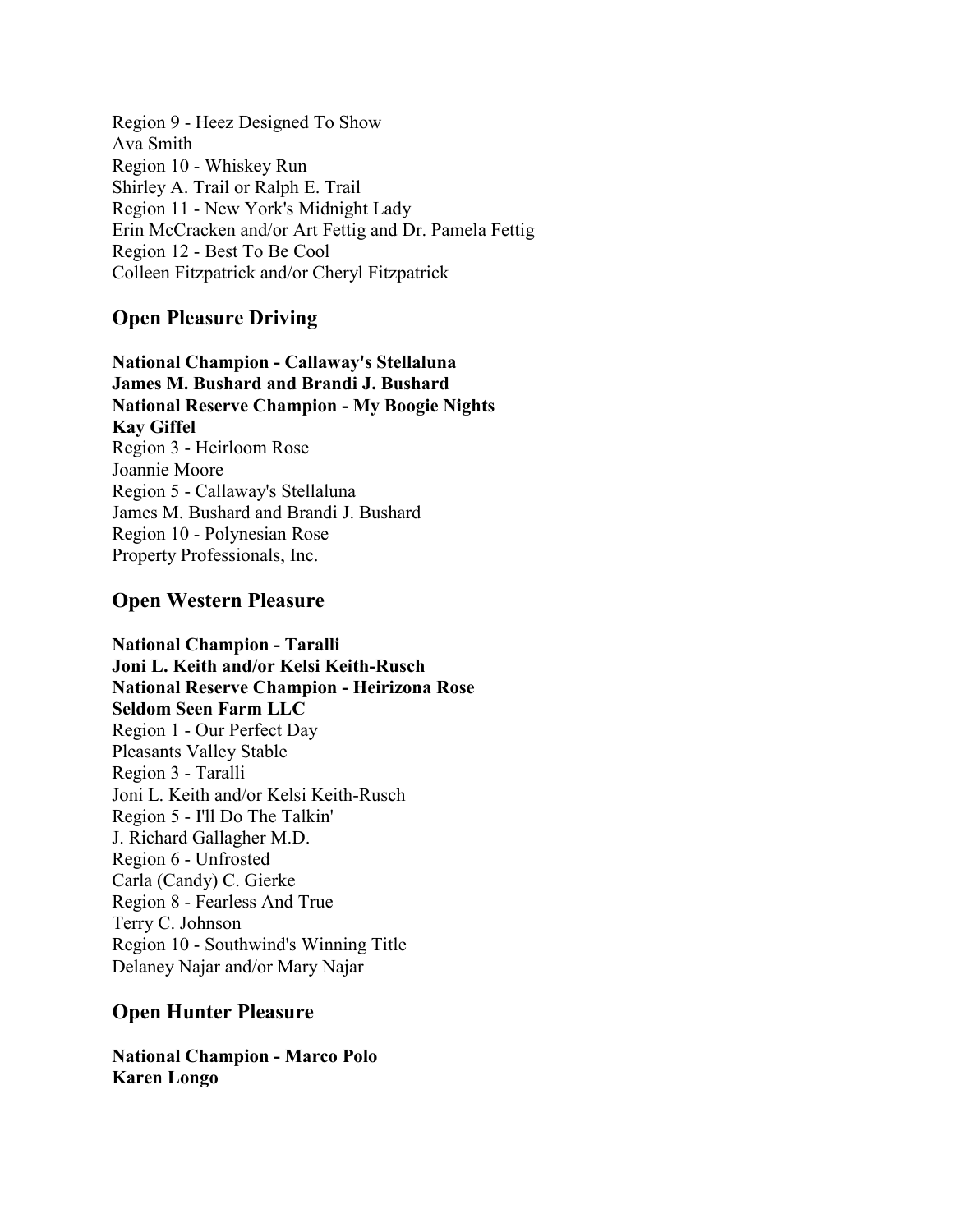#### **National Reserve Champion - Inkantare'**

**Jennifer E. Miller**  Region 3 - Royal Dividend Jeanie A. Waterloo Region 4 - Sultan's Sunrise On Five Jordan Inman Region 5 - Inkantare' Jennifer E. Miller Region 6 - Orissa Carla (Candy) C. Gierke Region 7 - Rare Rhapsody Judith Fisher Oetinger Region 11 - Nuttin But Steel Theresa Nicole Scott and Saddlebred Rescue, Inc. Region 12 - Soquili's Kinsey And Me Margaret Beauchamp

#### **Parade**

**National Champion - Johnny's Fancy Affair Roger Pruden and Connie L. Pruden National Reserve Champion - Paddyngton's Special Effect Dr. Cathy J. Harris D.V.M.**  Region 1 - Bronco Billy Nani R. Barnes Region 3 - Johnny's Fancy Affair Roger Pruden and Connie L. Pruden Region 6 - Syrinx Carla (Candy) C. Gierke

#### **Working Western Pleasure and Trail**

**National Champion - Paladin's Desert Supreme Jenny L. Paetz National Reserve Champion - Bi Mi Southern Kiss Carolyn Hardaway**  Region 3 - Paladin's Desert Supreme Jenny L. Paetz

#### **Jumper**

**National Champion - Wango Tango Emma Davisson National Reserve Champion - Make It A Double Denise Siess and/or Stacey M. Finley**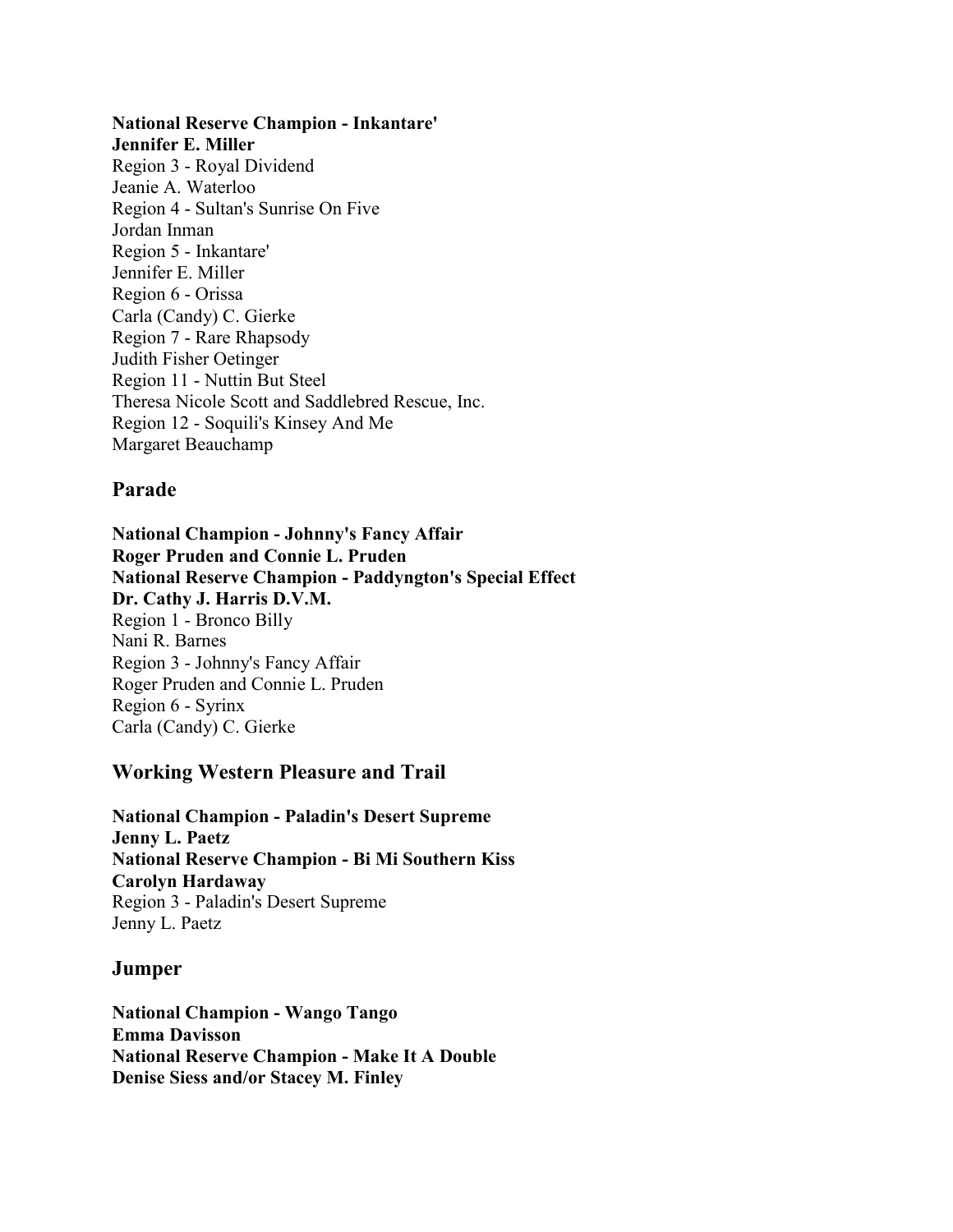#### **Hunter**

**National Champion - VHF Rhythm's Licorice Maker Rebecca P. Stewart National Reserve Champion - Lucked Out Barbara Grannan** 

#### **In Hand**

**National Champion - Unfrosted Carla (Candy) C. Gierke National Reserve Champion - Winsdown North Sea Louise C. Gilliland Trust**  Region 3 - Winsdown The Gold Standard Louise C. Gilliland Trust Region 5 - Elegant Show Girl Red Gate Farm Region 6 - Unfrosted Carla (Candy) C. Gierke Region 8 - Made Mike A Believer Piper Hales and/or Bromleigh Hales

#### **Youth Showmanship**

**National Champion - Jessica Ridgway National Reserve Champion - Zoe McDonnell** Region 5 - Zoe McDonnell

## **2021 ASHBA High Point Award Winners Sport Horses Registered Saddlebreds**

**DRESSAGE (4 horses)**

#### **National Champion – Winter Noon Owner: Debbie Grant, Ringgold, GA Exhibitor: Debbie Grant**

#### **National Reserve Champion – She's American Honey Owners: [Karen Haupt](https://db.asha.net/Content/Members/Entity/Default.aspx?id=117826) and [Lindsay Haupt,](https://db.asha.net/Content/Members/Entity/Default.aspx?id=100226) Crestwood, KY Exhibitor: Rachel Kelly Barron**

#### Region 5 - Sir Earl Grey Owner: Jeff Winton & James Modica, Green Oaks, IL Exhibitor: Paula Briney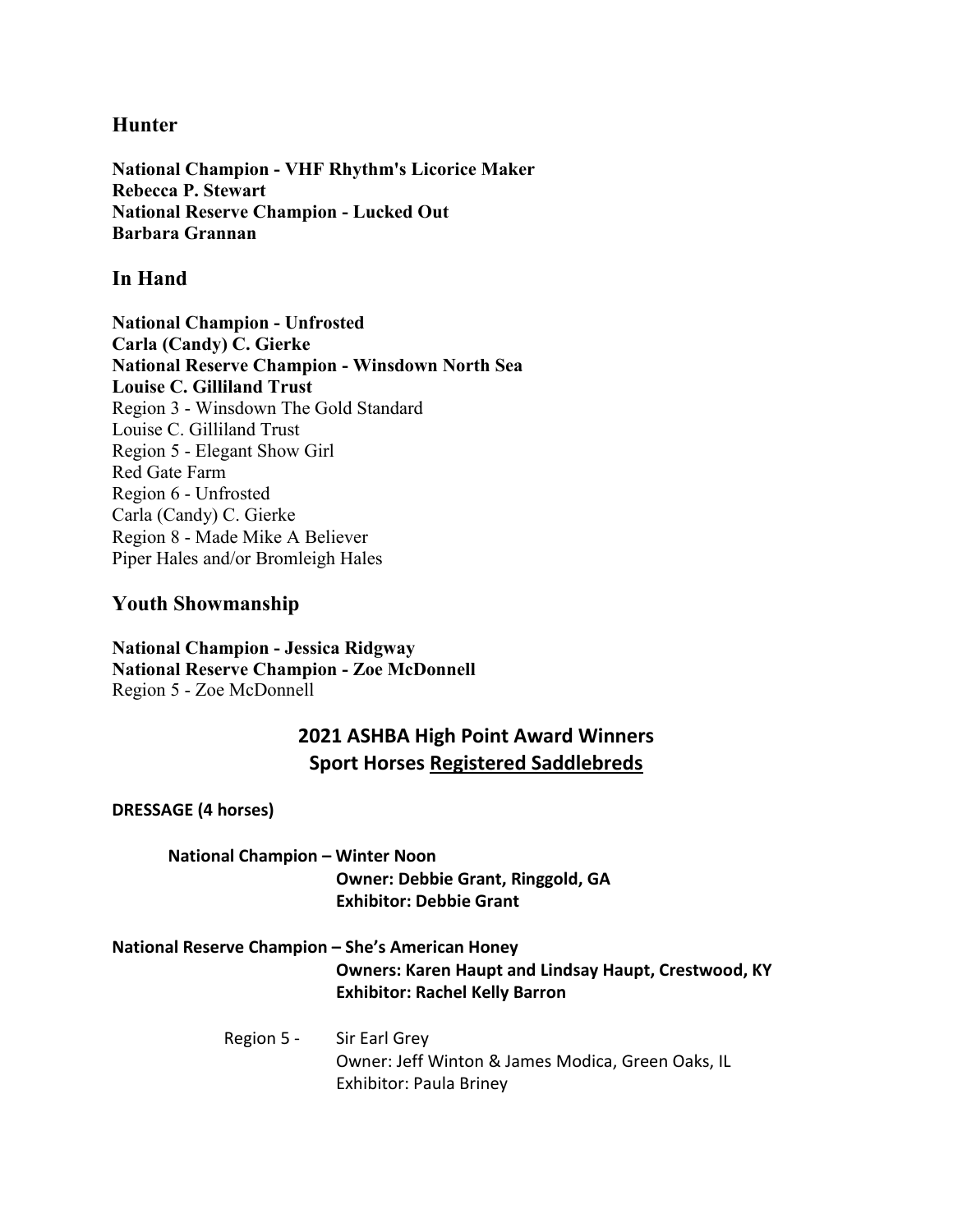- Region 7 She's American Honey Owners: [Karen Haupt](https://db.asha.net/Content/Members/Entity/Default.aspx?id=117826) and [Lindsay Haupt,](https://db.asha.net/Content/Members/Entity/Default.aspx?id=100226) Crestwood, KY Exhibitor: Rachel Kelly Barron
- Region 8 Winter Noon Owner: Debbie Grant, Ringgold, GA Exhibitor: Debbie Grant

#### **WESTERN DRESSAGE (2 horses)**

#### **National Champion - Top Dancer Owner: Kelly S. Abraham, Chippewa Falls, WI Exhibitor: Kelly S. Abraham**

#### **Reserve National Champion – If You Dare Owner: Dalles Phillips, Knoxville, TN Exhibitor: Dalles Phillips**

- Region 5 Top Dancer Owner: Kelly S. Abraham, Chippewa Falls, WI Exhibitor: Kelly S. Abraham
- Regions 8 If You Dare Owner: Dalles Phillips, Knoxville, TN Exhibitor: Dalles Phillips

#### **EVENTING (1 horse)**

#### **National Champion - Royal Crest's Granite Permission Owner: Lily Callahan, Harrisburg, MO Exhibitor: Lily Callahan**

Region 3 - Royal Crest's Granite Permission Owner: Lily Callahan, Harrisburg, MO Exhibitor: Lily Callahan

## **2021 ASHA High Point Award Winners Sport Horses Registered Half-Saddlebreds**

**DRESSAGE (1 horse)**